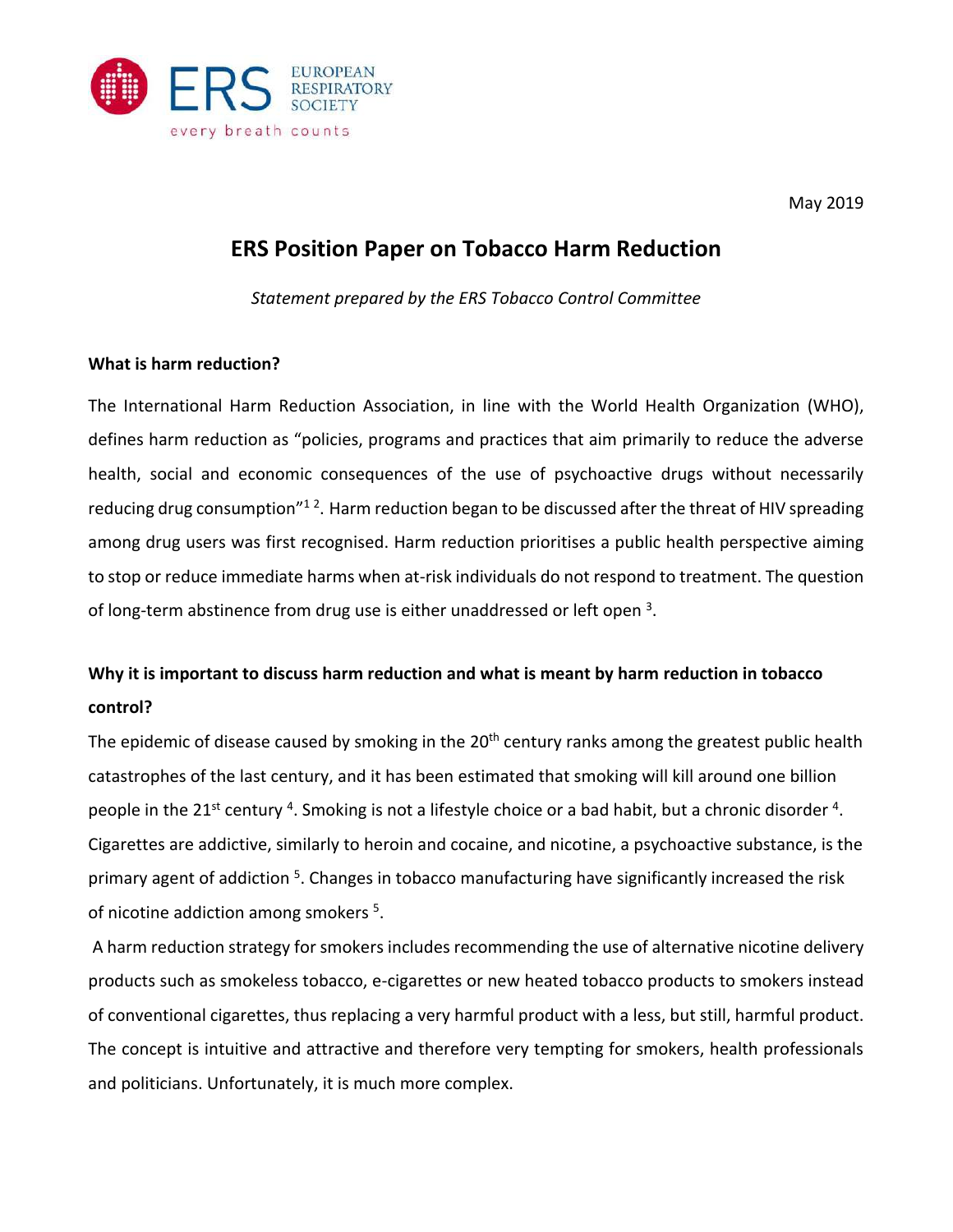While opioid substitution therapies such as methadone are given only to those who are addicted and at the highest risk and are administered by a health professional, the nicotine-containing alternatives to smoking, such as e-cigarettes and heated tobacco, are mass-marketed consumer products. In most countries they are easily accessible for the general population, including those who were never addicted to nicotine. While the average prevalence of high-risk opioid use among adults is estimated at 0.4 % of the EU population  $^6$  almost every fifth adult European is a smoker <sup>7</sup>.

We present seven arguments for why a harm reduction strategy should not be used as a populationbased strategy in tobacco control.

## **1. The tobacco harm reduction strategy is based on incorrect claims that smokers cannot or will not quit smoking**

This premise is simply wrong – in reality the majority of smokers want to quit <sup>89</sup>. A large European study showed that only ten percent of smokers definitely did not want to stop  $^{10}$ . A high proportion of smokers also dislike being nicotine dependent and want to quit smoking in order to "regain control of their life"  $11$  12. Worldwide, millions of smokers have quit and most have stopped by will-power only  $13$ , without the use of nicotine replacement therapy (NRT) or any smoking cessation medication. Therefore, regarding tobacco addiction, the main goal is to motivate and support tobacco users to quit  $^{14}$ . Evidence-based tobacco dependence treatments exist and are safe and cost-effective. The goal is cessation and relapse prevention to achieve long-term abstinence <sup>15</sup>. Most nicotine-delivery products, including heated tobacco and e-cigarettes, are devices of nicotine inhalation. This administration route reaches the brain remarkably rapidly, resulting in a high risk of maintenance of addiction and posing challenges to smoking cessation treatment <sup>16</sup>.

In conclusion, the majority of smokers want to quit and a high proportion dislike being nicotine dependent. Alternative nicotine containing products are highly addictive. Evidence-based tobacco dependence treatment exists and is safe and cost-effective - we should not give up on smokers.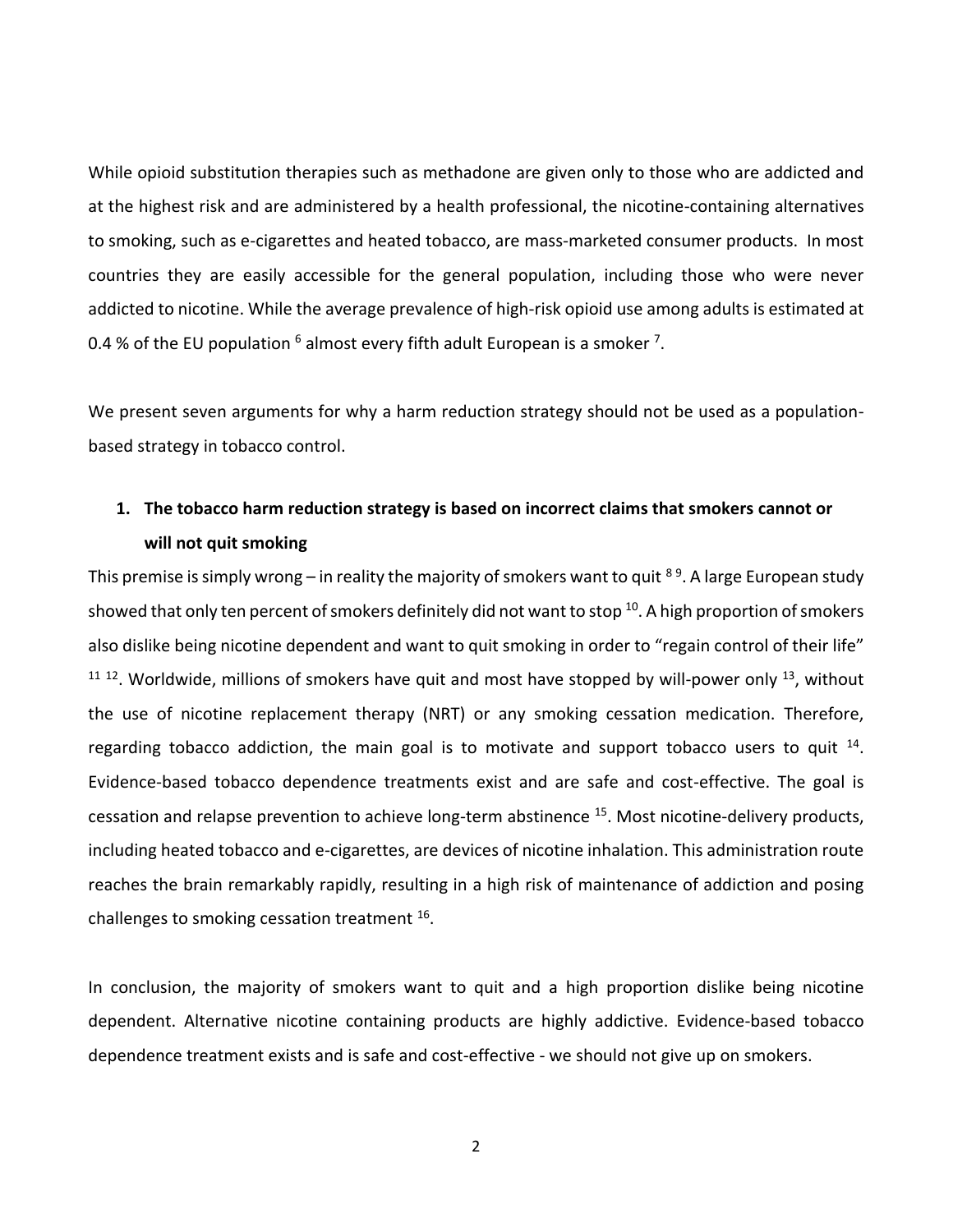# **2. The tobacco harm reduction strategy is based on undocumented assumptions that alternative nicotine delivery products are highly effective as a smoking cessation aid**

Very few randomised trials have been conducted to test whether *e-cigarettes* are more effective than established smoking cessation medication <sup>17 18</sup>. A randomised controlled trial (RCT) from the United Kingdom found that e-cigarettes were twice as effective as NRT after one year, when combined with intensive smoking cessation counselling <sup>17</sup>. However, 80% of ex-smokers continued to use e-cigarettes after they quit conventional cigarettes, and of those who continued to smoke, at least 25% also used e-cigarettes at the end of the study  $^{17}$ . Another RCT, aimed at smoking reduction, also found an effect on smoking cessation. On the other hand, two large pragmatic (not clinic-based) randomised trials comparing e-cigarettes to NRT  $^{19}$   $^{20}$  or pharmacotherapy  $^{20}$  found no significant difference in six-month abstinence rates <sup>19 20</sup>. Furthermore, a meta-analysis of longitudinal studies on the effectiveness of ecigarettes also showed that while two clinical trials indicated beneficial effects of e-cigarettes on smoking cessation rates, 14 out of 15 longitudinal real-life studies showed that use of e-cigarettes significantly undermined abstinence  $^{21}$ . It seems that the effect depends on whether e-cigarettes are used in a clinical setting combined with professional advice, or in a "real-life" setting. The same has been observed with NRT: high-quality evidence from RCTs  $^{22}$  and smoking cessation clinics  $^{23}$  exists, which shows that all forms of NRT increase smoking cessation rates, whereas the use of NRT bought over-the-counter is associated with significantly lower odds of abstinence than no use of smoking cessation medication <sup>23</sup>.

A prospective study, based on a sample of the general population in the United Kingdom, found that daily use of e-cigarettes while smoking appears to be associated with subsequent increases in rates of attempting to stop smoking and reducing smoking, but not with smoking cessation  $24$ . This finding is mirrored in other prospective studies of smokers' use of e-cigarettes <sup>25 21 26 27 28</sup>. The reason could be that e-cigarettes are promoted as being "safe" and therefore a means to enjoy nicotine anywhere, which could discourage cessation.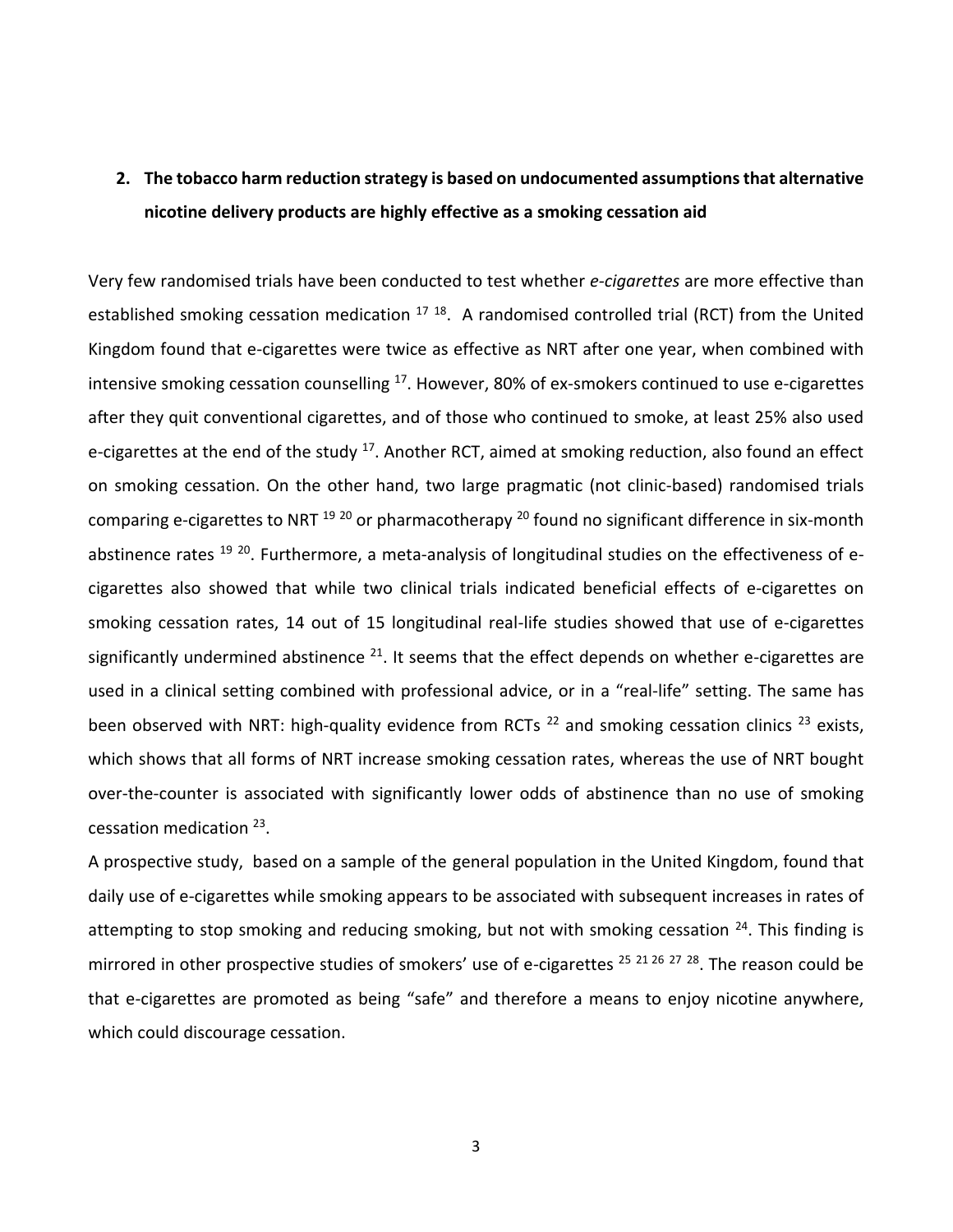Some argue that alternative nicotine containing products are a much better smoking cessation aid than no aid. A large representative population-based study showed that e-cigarettes users were less likely to report abstinence than users of established quitting methods and that they were not more likely to report abstinence than those using no aid  $^{29}$ .

E-cigarettes only seem to be effective in a clinical setting combined with repeated counselling; however, less than 5% of all smokers in the United Kingdom and approximately 1% of smokers in Denmark (two countries with well-developed and free-of-charge smoking cessation services) use the national smoking cessation services  $30\,31$ . In many parts of the world professional guidance is even less prevalent, indicating that there will be no effect, or a negative effect, on smoking cessation. Even though some smokers who use e-cigarettes may not go to cessation clinics, it does not seem that this would result in more smokers quitting.

Few randomised trials have tested long-term efficacy of *smokeless tobacco* as a smoking cessation tool <sup>32 33 34</sup> and they have shown no effect; one tobacco company actually abstained from publishing the results of a negative randomised trial of snus due to very low quit rates  $35$ . No independent studies have tested the effect of *heated tobacco* on long-term smoking cessation, and two major manufacturers of e-cigarettes and heated tobacco state that their product is not intended for smoking cessation <sup>36 37</sup>. In conclusion, there is lack of evidence proving the effect of alternative nicotine delivery products as effective smoking cessation tools. In a real-life setting, use seems to undermine smoking cessation instead.

#### **3. The tobacco harm reduction strategy is based on incorrect assumptions that smokers will replace conventional cigarettes with alternative nicotine delivery products**

A majority of *e-cigarette* users (typically 60-80%) continue to smoke <sup>38</sup> <sup>39</sup> <sup>40</sup> <sup>41</sup> <sup>42</sup> <sup>43</sup> and there may not be a significant reduction in their consumption of conventional cigarettes <sup>44 45 46</sup>. It is claimed that dual use of conventional and e-cigarettes is just a short transition period. However, it seems that even though dual users are more likely to try to quit cigarettes in the general population, they are no more likely to become completely abstinent of cigarettes or other tobacco products in the longer term <sup>47</sup>. A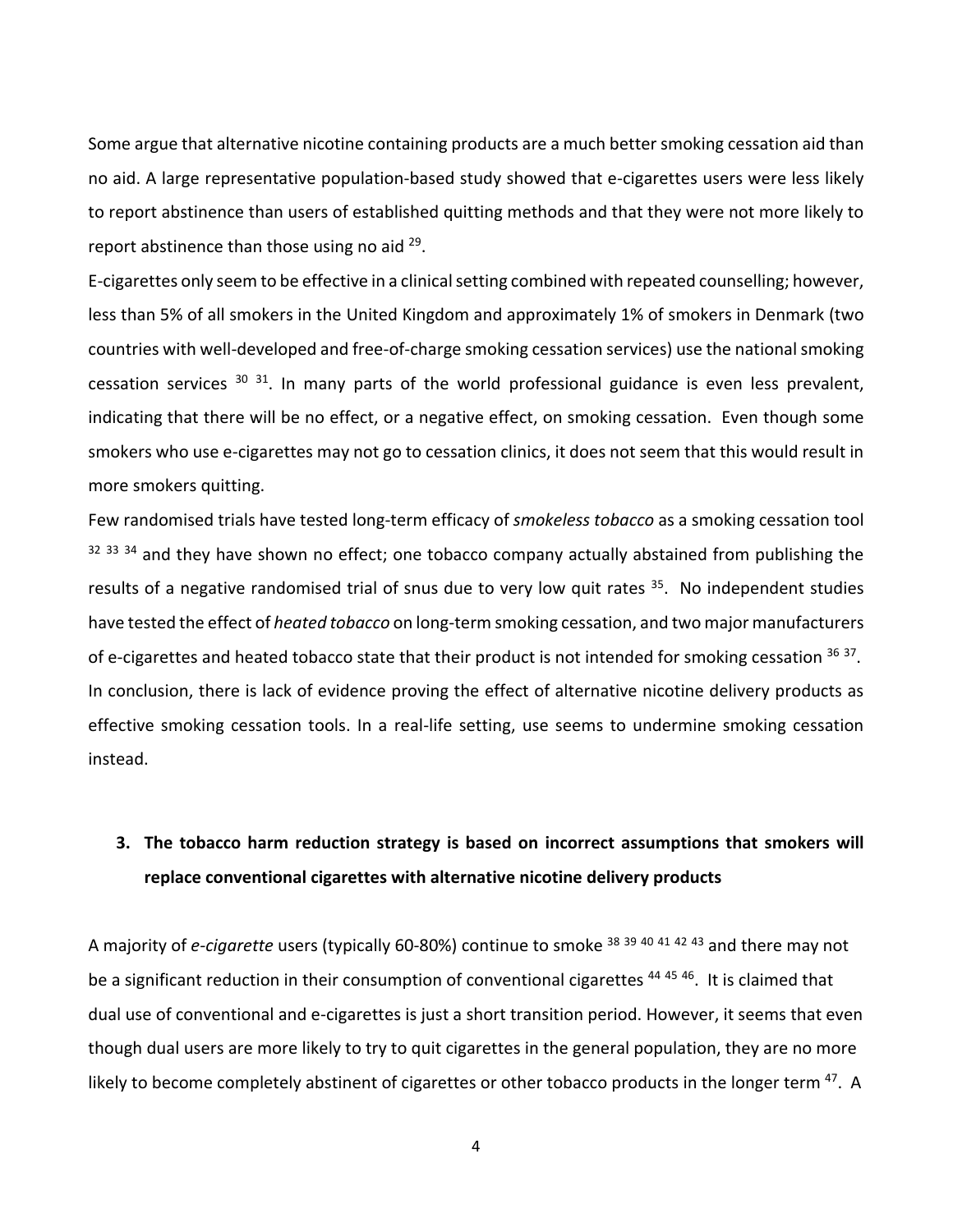large population-based study from the United Kingdom concluded that: "If use of e-cigarettes while smoking acted to reduce cigarette consumption in England between 2006 and 2016, the effect was likely very small at a population level" <sup>48</sup>. There is little evidence for health effects of dual use of eand conventional cigarettes. One study found that dual use was not associated with a reduction in carcinogen or toxin levels <sup>49</sup>, while another large study found that toxicant exposure was higher (10% to 36%) among dual users than among smokers of conventional cigarettes only <sup>43</sup>. Dual use is also very frequent in *smokeless tobacco* users <sup>42</sup> <sup>50</sup> .

We have limited evidence on *heated tobacco* products, but an independent study found that all current users continued to use cigarettes <sup>51</sup>. In a study among young Korean adults, all users of heated tobacco stated to be triple users of both conventional cigarettes, e-cigarettes and heated tobacco<sup>51</sup>. The effects of this cocktail are unknown. Also, alternative nicotine delivery products are very different from conventional cigarettes and might generate unique toxicant exposures or exposures to toxicants not presently designated as harmful, such as those associated with e-cigarette flavourings.

In conclusion, most persons use alternative nicotine delivery products as a supplement to conventional cigarettes, not as an alternative to smoking. Therefore, there will be no health benefit for the majority of smokers, and for some there might even be an increased risk of harm.

# **4. The tobacco harm reduction strategy is based on undocumented assumptions that alternative nicotine delivery products are generally harmless**

Conventional cigarettes have devastating health consequences; therefore, all products we compare it with will be less harmful. Less harmful, however, is not the same as harmless. Using only e-cigarettes instead of combustible cigarettes will probably reduce users' exposure to toxicants <sup>52</sup>, but a reduction in exposure to toxicants does not necessarily lead to significant reduction in harm in humans. Evidence supports a significant effect of very low dose combustible tobacco smoke exposure (i.e. a few cigarettes per day or occasional use) in causing ischemic heart disease <sup>53</sup>; there is a non-linear dose-response and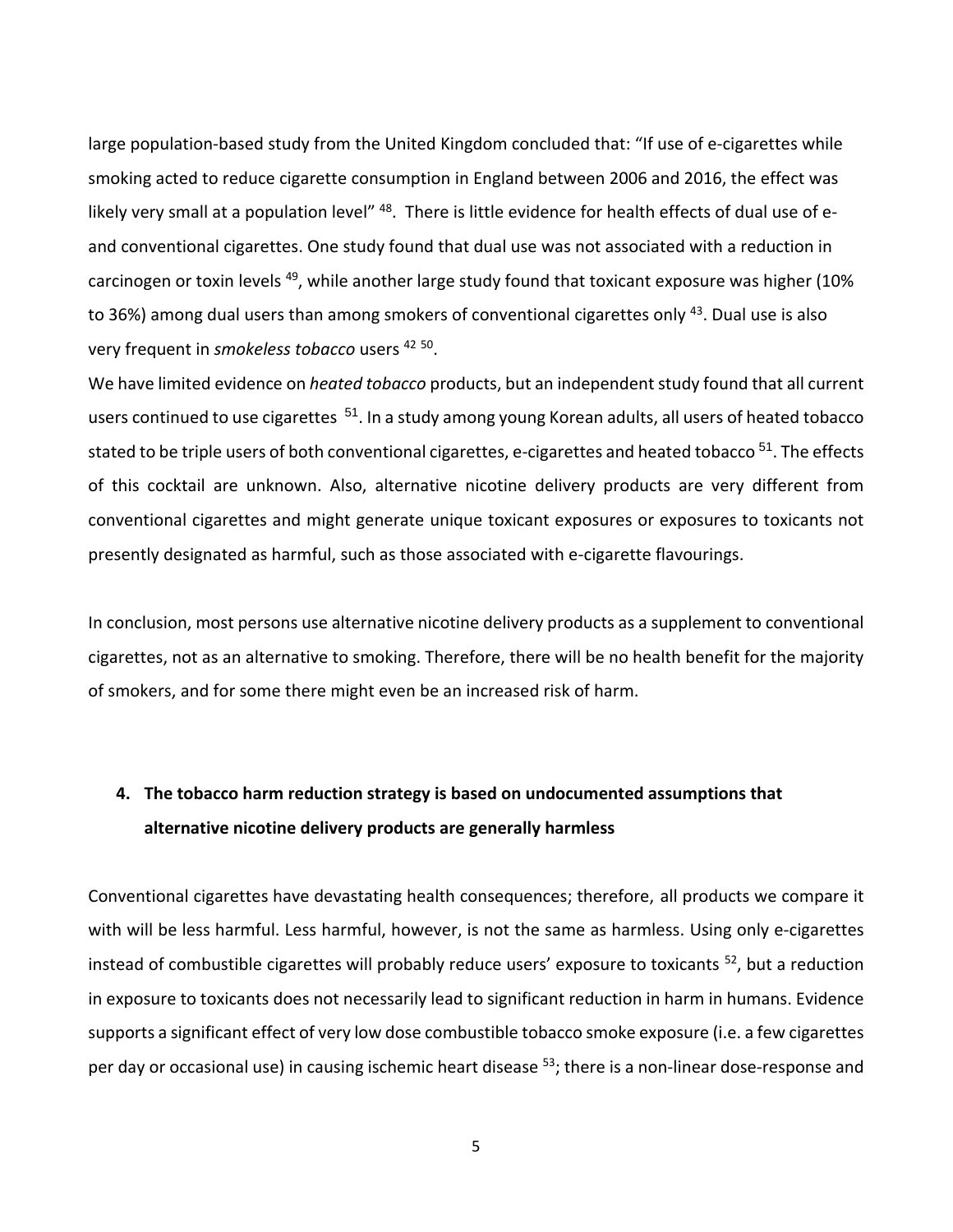the excess risk in smokers of only five cigarettes per day is about 50% <sup>54</sup>. Reducing smoking-related health risks requires complete cessation. Moreover, in relation to tobacco use, long-term follow-up of smokers provides no evidence that heavy smokers who cut down their daily cigarette consumption reduce their risk of premature death significantly <sup>55 56</sup>. There is no safe use of tobacco. We have considerable evidence that *e-cigarette* aerosols contain metals, that aerosols can induce acute endothelial cell dysfunction and promote formation of reactive oxidative stress/inflammation, and that chemicals present in aerosols are capable of causing DNA damage and mutagenesis <sup>52</sup>. In *vivo* experiments as well as animal studies demonstrate airway inflammation and remodelling/scarring <sup>57</sup>  $58$   $59$   $60$   $61$  and impairments in lung function  $62$   $63$ . Exposure to e-cigarette fluid promoted respiratory viral infection  $64$  and bacteria became more virulent when exposed to e-cigarette vapour  $60$ . Human experiments have shown airway obstruction<sup>65</sup> and dysregulation in normal human lung homeostasis after short-term inhalation <sup>66</sup>. In addition, there is moderate evidence from population based studies for increased cough and wheeze in adolescents and an increase in asthma exacerbations  $52$ , even when only exposed to second-hand vapour from e-cigarettes <sup>67</sup>. Thus, most independent studies indicate potential harm <sup>68 69 52</sup>, but evidence is so far limited and we have no evidence on the longterm health effects of using e-cigarettes.

There is some evidence on the long-term use of *smokeless tobacco*, which shows an increased risk of fatal myocardial infarction among users, and the increase in risk has been calculated to be highest in the European region, based on the use of Swedish moist snuff/snus <sup>70</sup>. All smokeless tobacco products contain carcinogenic tobacco-specific nitrosamines, though the levels differ between products  $71$ . Smokeless tobacco is responsible for a large number of cancer deaths worldwide <sup>72 73</sup>, while the evidence of risk of cancer due to use of Swedish moist snuff/snus is inconclusive <sup>74 75 76 77 78-80 71</sup>. We have very little knowledge of the health effects of *heated tobacco* devices and most studies have been performed by the tobacco industry. Industry animal data showed pulmonary inflammation 81 and human data showed no improvement of lung function after switching from combustible to heated tobacco <sup>82</sup>. The tobacco industry's own data also fail to show a consistently lower risk of harm in humans using a heated tobacco product instead of a conventional cigarette <sup>82</sup>. Independent researchers found that heated tobacco products, in a manner very similar to cigarette smoke, have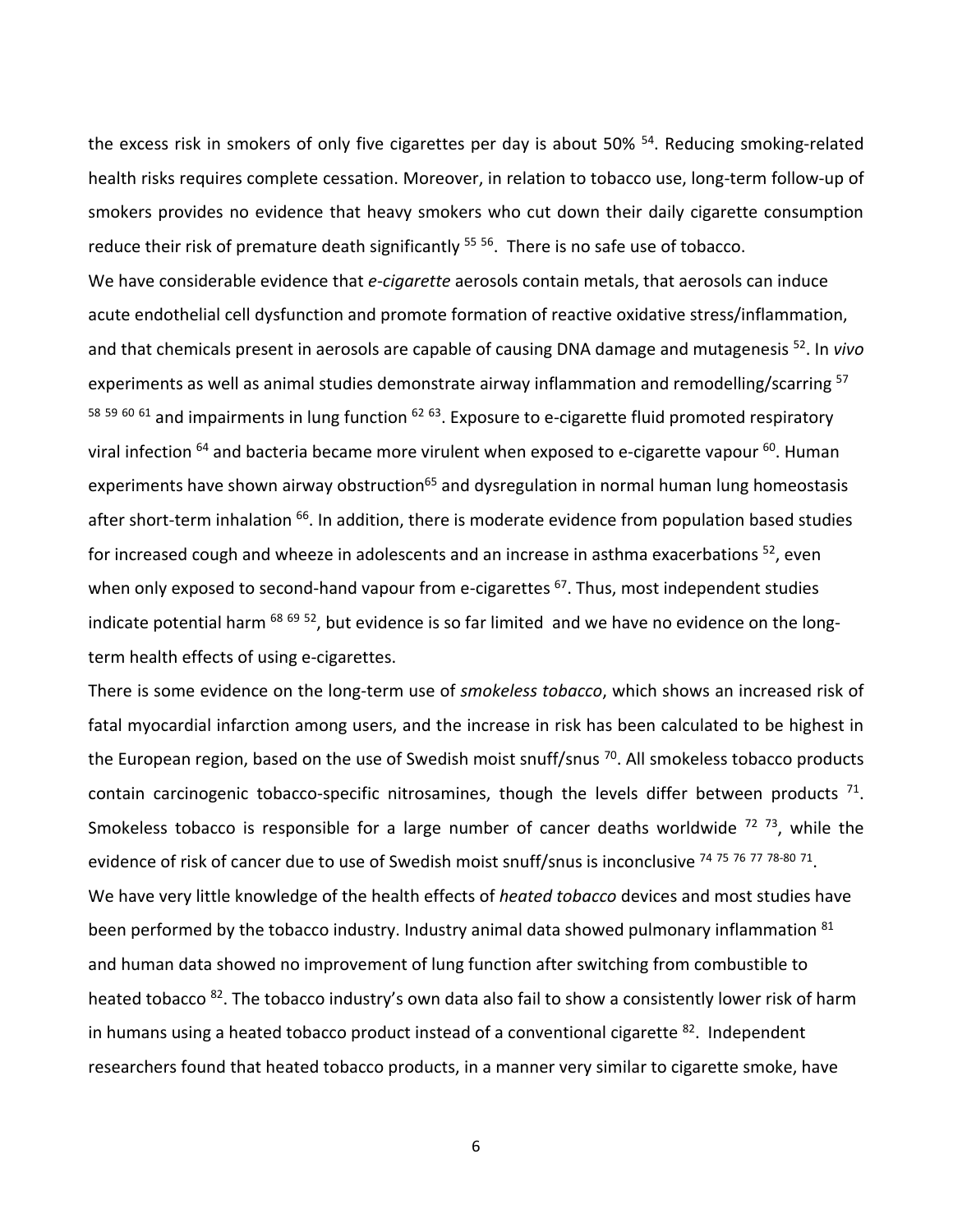the potential to increase oxidative stress and inflammation, infections, airway remodelling, and initiate other changes in the airways of users of these devices related to chronic lung disease <sup>59</sup>. Other independent studies have shown that harmful substances are not reduced by 95%, as often claimed by the tobacco industry <sup>83 84 85</sup>, and in fact the concentrations of some harmful constituents were instead found to be higher. A combination of animal and human data indicate potential liver injury 86 and lung injury <sup>87</sup>.

As studies with a conflict of interest find no harm significantly more often than studies without a conflict of interest <sup>68</sup>, it is important that more independent high-quality studies are conducted.

In conclusion, there is no evidence that alternative nicotine delivery products are safe – on the contrary, many studies have documented adverse health effects and the uncertainty seems to be around the degree of harm rather than the presence of harm related to these products.

# **5. Alternative nicotine delivery products can have a negative impact on public health even if "stick-by-stick" they turn out to be less harmful than conventional cigarettes**

The harm reduction strategy focuses strictly on smokers, but smokers are a minority in the population. The impact of use of alternative nicotine delivery products on the non-smoking majority of the population, the never- and ex-smokers, must be considered – as well as the potential risk of renormalisation of smoking in society. Even though the long-term impact of alternative nicotine delivery products on population health is hard to predict 88 89 90, widespread promotion may have a range of negative population-level health effects <sup>91</sup>.

A quarter of young *e-cigarette* users in Australia have never smoked <sup>17</sup>. E-cigarettes with candy or fruit flavours strongly appeal to children and adolescents <sup>92</sup> and have appealed to youth at low risk of taking up smoking <sup>93</sup>. Some parts of the world have seen a significant spread of e-cigarettes amongst youth <sup>94</sup>  $95$   $17$ . The Food and Drug Administration (FDA) Commissioner stated that the United States are experiencing epidemic-level rises in youth e-cigarette use <sup>96</sup>. It is also important to note that use of e-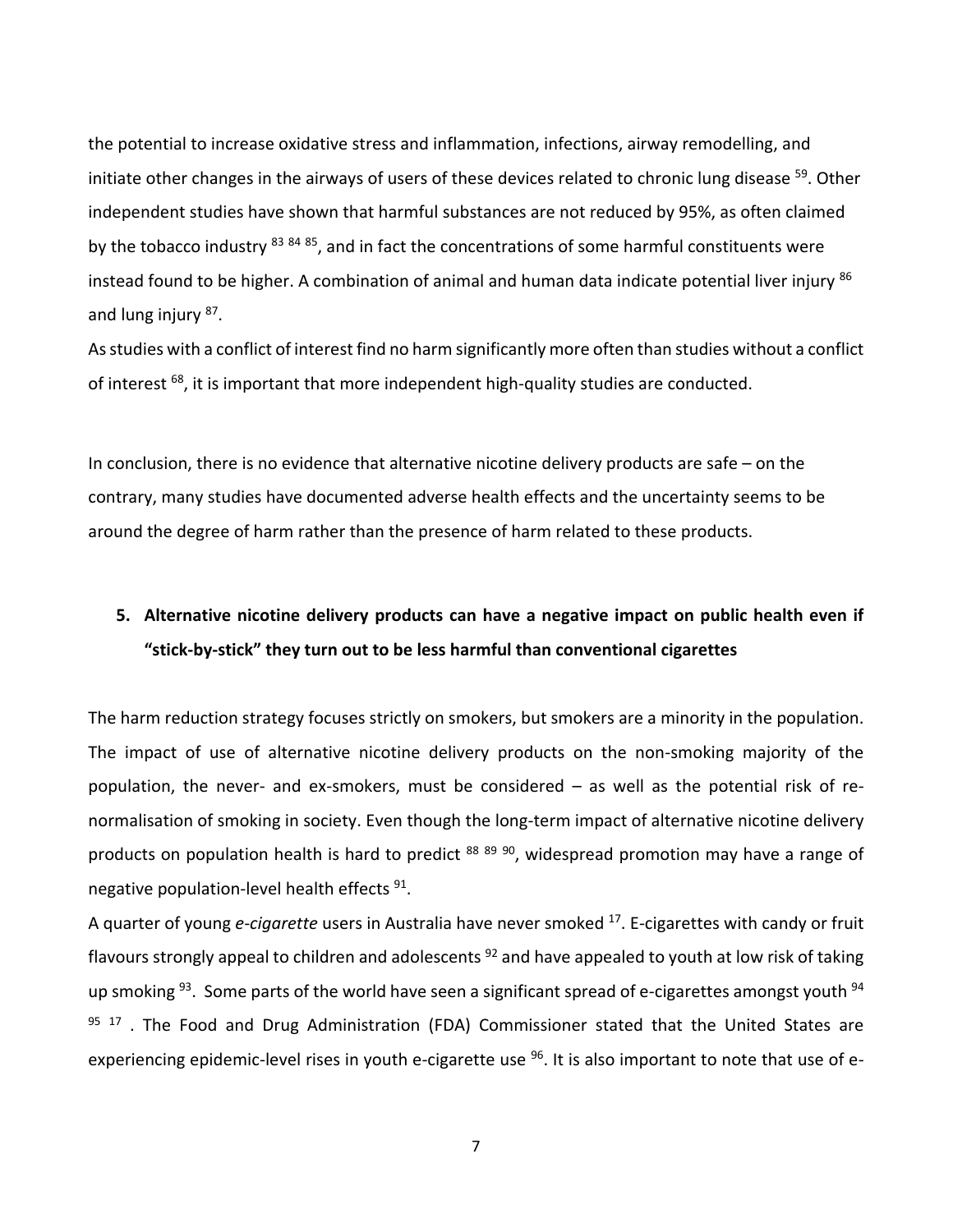cigarettes does not prevent smoking. On the contrary, there is substantial evidence that adolescents' e-cigarette use increases their risk of smoking initiation of conventional cigarettes <sup>52 97 98</sup>.

A repeated face-to-face survey on smoking in a representative sample of the Italian general population showed that among e-cigarette users, those (re)starting smoking after using e-cigarettes outnumbered those who stopped smoking after using e-cigarettes <sup>99</sup>. Among ever users, 13% stopped smoking after trying e-cigarettes while 22% started smoking or relapsed after using e-cigarettes. The corresponding estimates among regular users were 25% and 28%, respectively <sup>99</sup>.

Longitudinal studies indicate that use of *smokeless tobacco,* like e-cigarette use, does not prevent later smoking but on the contrary increases the likelihood of smoking initiation <sup>100 101</sup> 10<sup>2</sup>. A large longitudinal study showed that use of snus/snuff had no beneficial effect on cessation, reduction or prevention of smoking initiation among young men in Switzerland <sup>101</sup>. Longitudinal studies from the United States indicate that switching behaviours from smoking to smokeless tobacco use is very uncommon, while it is very common to switch from smokeless tobacco to smoking (in up to every fourth user) <sup>103</sup>. The tobacco industry always highlights Sweden as a role model in harm reduction: as the country has very low smoking prevalence, a high prevalence of snus use, and lung cancer rates of half or a third of that of other European countries. Elements that are "overlooked" by the tobacco industry includes that Sweden already had much lower lung cancer rates in the 1950s-1970s prior to the increase in men's use of snus; that Swedish women's smoking prevalence has decreased without use of snus*;* and that an increasing proportion of snus/snuff users are never-smokers <sup>104</sup>. In the United States, high prevalence of snuff use has been found in states with high smoking prevalence <sup>105</sup>. Thus, there is no indication that smokeless tobacco is an effective way to decrease smoking at a population level. In Italy, nearly half of users of *heated tobacco* and over half of the people interested in heated

tobacco are never smokers <sup>106</sup>. The smart design and the claims of being a generally harmless product most likely appeals to adolescents and young adult smokers, as well as non-smokers.

In conclusion, when evaluating the pros and cons of alternative nicotine delivery products we must consider their impact on the whole population, not only on the smokers, who are a minority. From a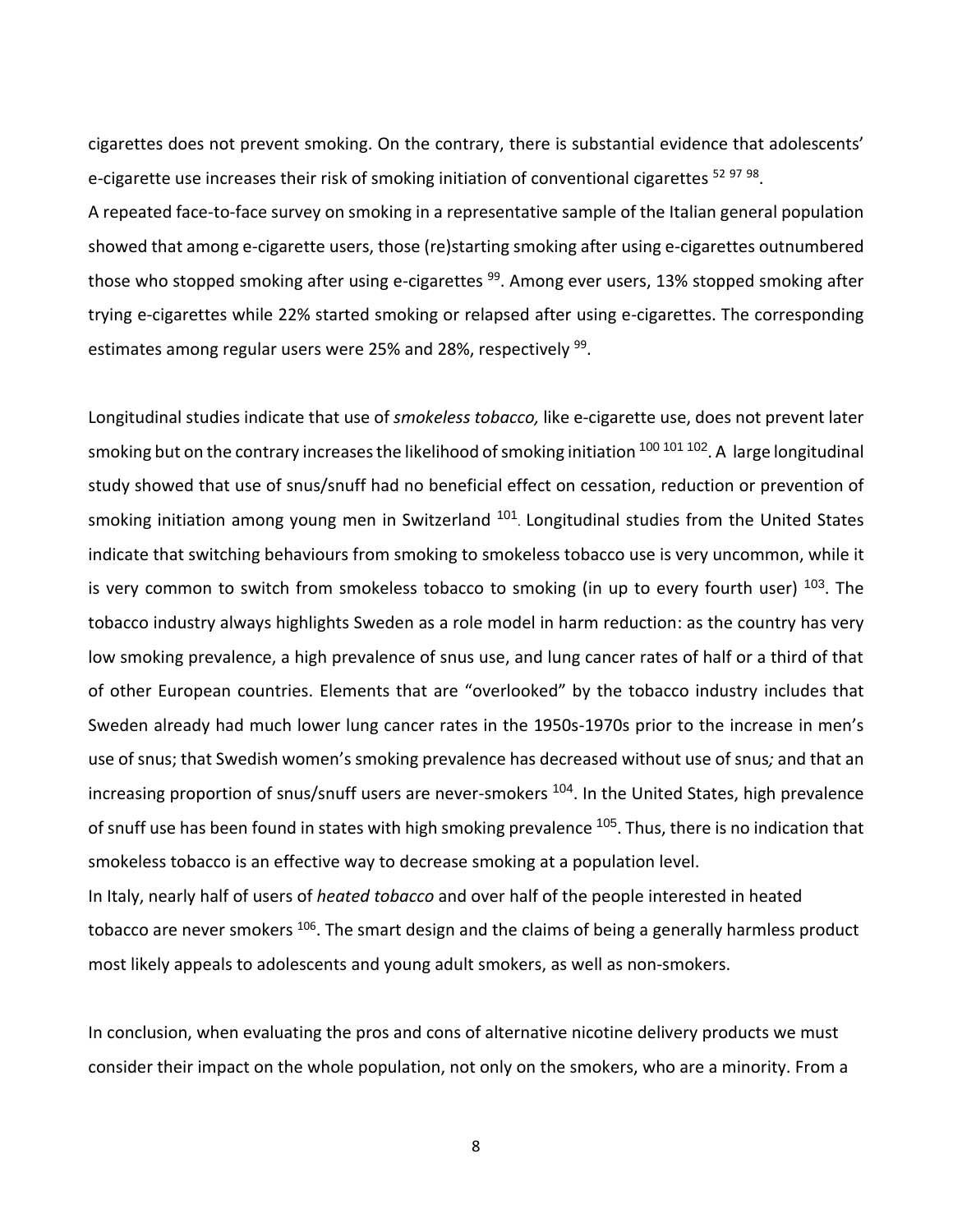public health point of view, these products may have an unfavourable net effect, especially because of increasing uptake by never smokers. There is substantial evidence that youths' use of alternative nicotine containing products increases their risk of future smoking.

## **6. Smokers see alternative nicotine delivery products as a viable alternative to the use of evidence based smoking cessation services and smoking cessation pharmacotherapy**

Effective evidence based smoking cessation medication and services exist and are effective <sup>107 108</sup>. A large survey in 28 countries in the European Union showed that the use of *e-cigarettes* for smoking cessation assistance had increased in the last five years, while the use of pharmacotherapy (including NRT) and of smoking cessation services had simultaneously declined <sup>109</sup>. In the United Kingdom, the number of smokers making a quit attempt using the NHS smoking cessation services has decreased by 66% in the last six years <sup>30</sup>, and while e-cigarette use for harm reduction (not cessation) has increased, NRT use among smokers has decreased <sup>110</sup>. Trends might be independent, but we cannot rule out that e-cigarettes have displaced the use of evidence-based smoking cessation services and medically tested pharmacotherapy. We have no information on the impact of *smokeless tobacco* and *heated tobacco* on the use of smoking cessation services and medically tested pharmacotherapy.

In conclusion, a decrease in use of smoking cessation services and medically tested pharmacotherapy has been observed in parallel with an increase in the use of e-cigarettes, indicating that alternative nicotine containing products may be replacing evidence based, effective smoking cessation tools.

## **7. The tobacco harm reduction strategy is based on incorrect claims that we cannot curb the tobacco epidemic**

Many effective strategies exist to reduce smoking at a population level <sup>111 8</sup>. The decline of smoking due to tobacco control measures is surely one of public health's greatest successes <sup>5</sup>. Countries with strong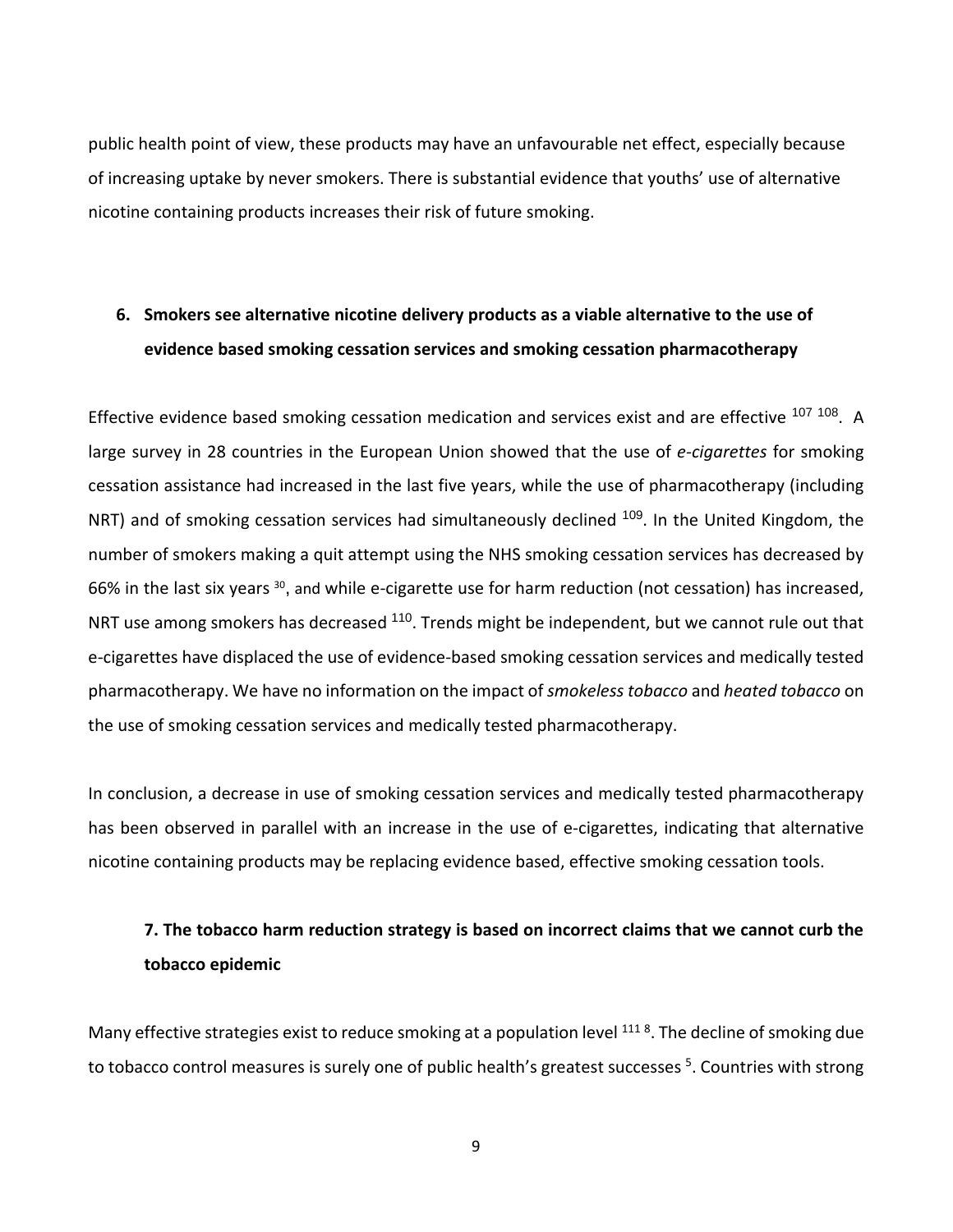tobacco control (i.e. high prices on tobacco, plain packaging, point of sale display ban, strong enforcement of minimum age of purchase, comprehensive marketing bans, intensive anti-smoking campaigns, free national smoking cessation services) have experienced impressive and rapid declines in smoking prevalence. Daily smoking prevalence between 10-12% is a reality in countries with previously high smoking rates, for example Norway, Sweden, Canada, Brazil, Hong Kong and the state of California. In countries with weak tobacco control, such as Denmark <sup>112</sup>, a stagnation in smoking prevalence has been reported for many years. In France one million smokers have quit in a single year due to improved tobacco control (higher cigarette pricing, plain packaging, campaigns, national tobacco-free month and a dedicated national smoking reduction programme), and a decline in smoking among teenagers and those on low incomes has also been observed <sup>113</sup>.

In conclusion, tobacco control is one of public health's greatest successes and countries with strong tobacco control have experienced impressive declines in smoking prevalence. We know what works. We need brave leaders to implement the evidence-based effective methods.

#### **Alternative nicotine delivery products are the tobacco industry's adaptation to declining tobacco consumption and acceptability of smoking, and increased regulation of cigarettes**

It must be acknowledged that many health professionals, tobacco control professionals and decision makers who recommend the harm reduction strategy have very good intentions. They see harm reduction as a pragmatic way of reducing the devastating health effects of the tobacco epidemic. However, good intentions must always be supported by strong evidence before a large-scale implementation. We have seen catastrophic consequences when this is ignored  $^{114}$ . Evidence on the safety and the effectiveness of alternative nicotine delivery products as a smoking cessation tool is still lacking, while use of nicotine containing products is spreading to non-smokers, which is very alarming. Harm reduction in tobacco control should be reserved for a minority of high-risk smokers; it is not a population-based strategy.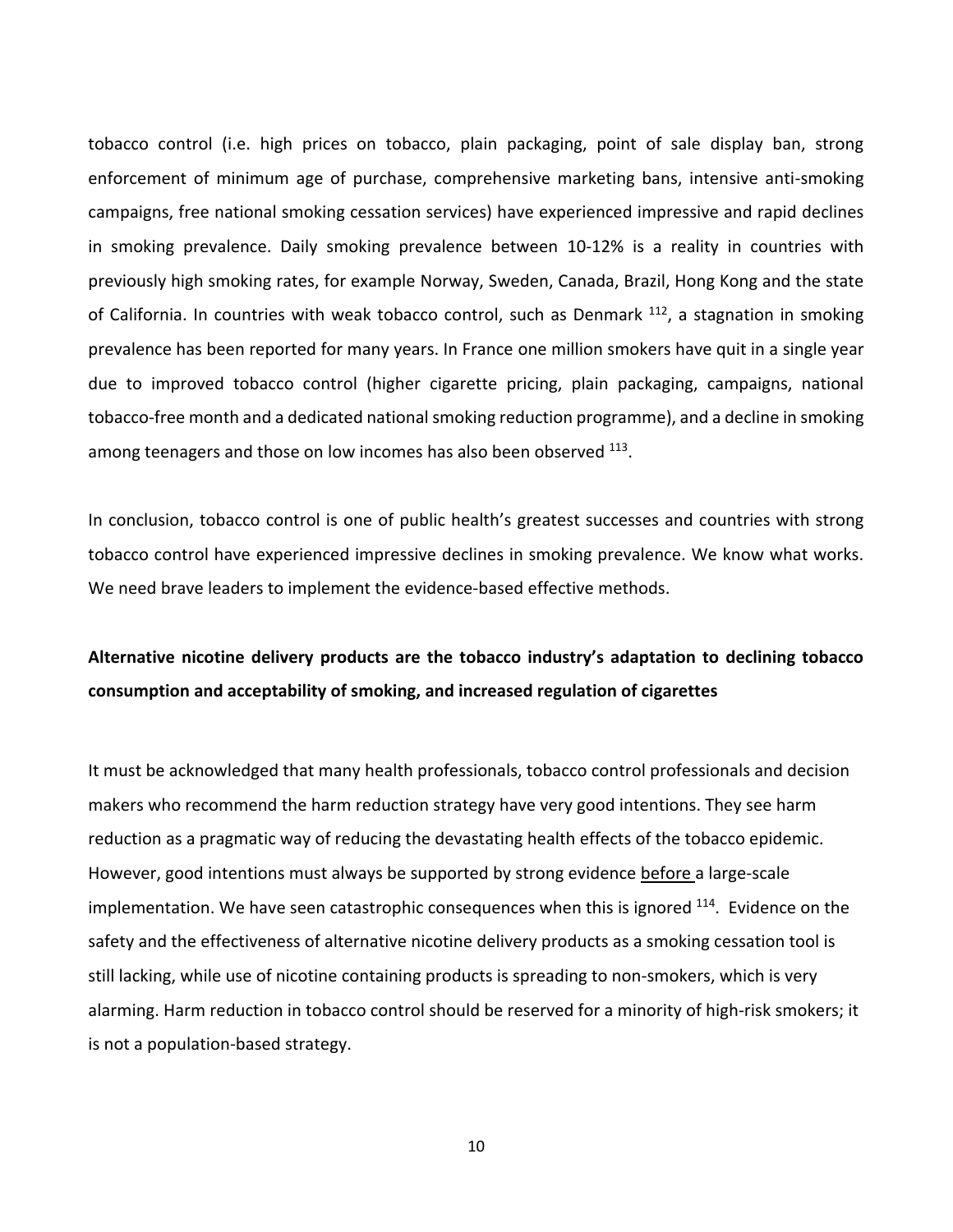Another fact that cannot be ignored is that alternative nicotine delivery products are primarily manufactured by the tobacco industry, and the tobacco industry has a strong economic interest in spreading these products to as many individuals as possible - smokers as well as non-smokers. The tobacco industry has manufactured so called "safer" tobacco products (i.e. filter, light, mild, ultra-light, low tar cigarettes etc.) since the 1950s. Publicly available internal tobacco industry documents show that the tobacco companies have attempted to deter smokers from quitting by developing products that appeared to be less harmful, less addictive or more socially acceptable: "Quitters may be discouraged from quitting, or at least kept in the market longer… The safe cigarette would have wide appeal, limited mainly by the social pressures to quit." <sup>115</sup>. The industry had knowledge that such products had no health advantage <sup>116</sup>. Further, even though a tobacco industry scientist warned that: "The effect of switching to a low tar cigarette may be to increase, not decrease, the risks of smoking"  $117$ , the tobacco industry still launched and marketed the product as being much safer. The industry also had knowledge that such products did not help smokers to quit <sup>116</sup>. It is very naïve to believe that the tobacco industry has changed since then.

After the launch of their heated tobacco products, a major tobacco company last year announced that they plan to phase out the manufacturing of cigarettes and move into other smoke-free products <sup>118</sup>. The tobacco industry is attempting to rehabilitate its reputation, to appear as responsible members of society and as a part of the solution, so that they can more effectively influence decision makers. Internal industry documents show that the tobacco companies have no intention to stop manufacturing conventional cigarettes, as they claim  $119$ . On the contrary, they are using vast resources against efforts to reduce conventional smoking <sup>120</sup> and to expand the sale of conventional cigarettes in low income countries <sup>119</sup><sup>121</sup>.

Many smokers are tempted by alternative nicotine containing products. Instead of seeking professional assistance to quit in a smoking cessation service, they switch to one of these so-called safer products, in the belief that these are safe. When a person quits smoking completely (but not partially) he or she will experience many health benefits, as there is no longer any exposure to harmful substances. Smokers who switch to alternative products will still have a long-term exposure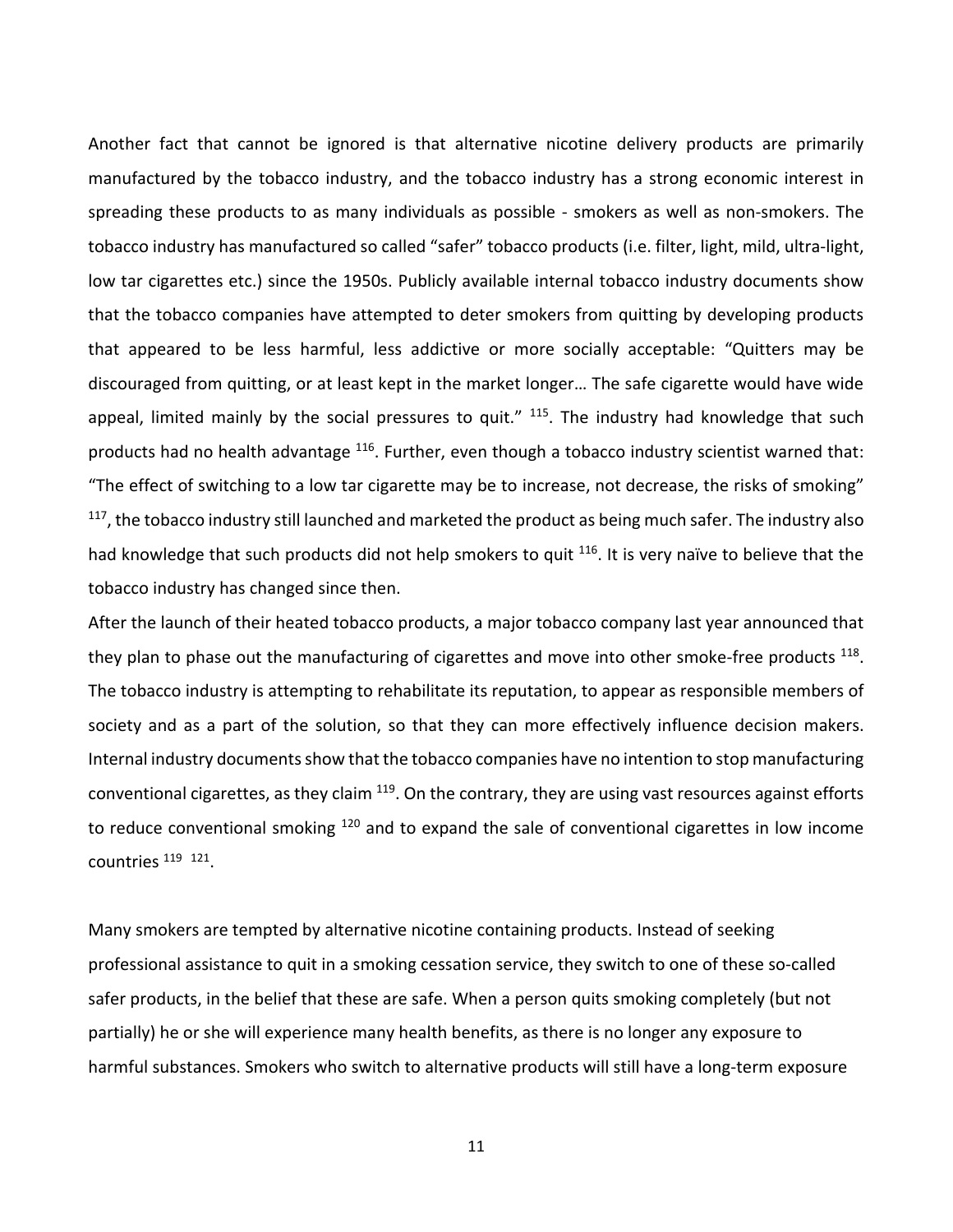to toxic and carcinogenic substances. Although reduced, this continued exposure to toxicants is a bad alternative to quitting smoking.

#### **What does ERS recommend?**

The tobacco harm reduction strategy is based on well-meaning but incorrect or undocumented claims or assumptions. Emergent tobacco and nicotine delivery devices with alleged harm reduction potential are examples of inadequate harm reduction approaches. In her keynote speech at the opening of the eighth session of the Conference of the Parties (COP8), Vera Luiza da Costa, Head of the World Health Organization's Framework Convention on Tobacco Control (WHO FCTC) Secretariat stated on new emerging products: "Parties should expedite implementation of article 5.3 Guidelines and ensure that it's applicable to all commercial and vested interests of the tobacco industry, including addressing unproven claims of harm reduction"  $122$ . Almost 40 countries have already banned e-cigarettes and/or nicotine e-liquid.

The Hippocratic Oath requires a physician to swear to uphold specific ethical standards and "first do no harm". The human lungs are created to breathe clean air, not "reduced levels of toxins and carcinogens", and the human body is not meant to be dependent on addictive drug. ERS cannot recommend any product that is damaging to the lungs and human health. Therefore, ERS strongly supports implementation of WHO's FCTC, and cannot recommend tobacco harm reduction as a population-based strategy.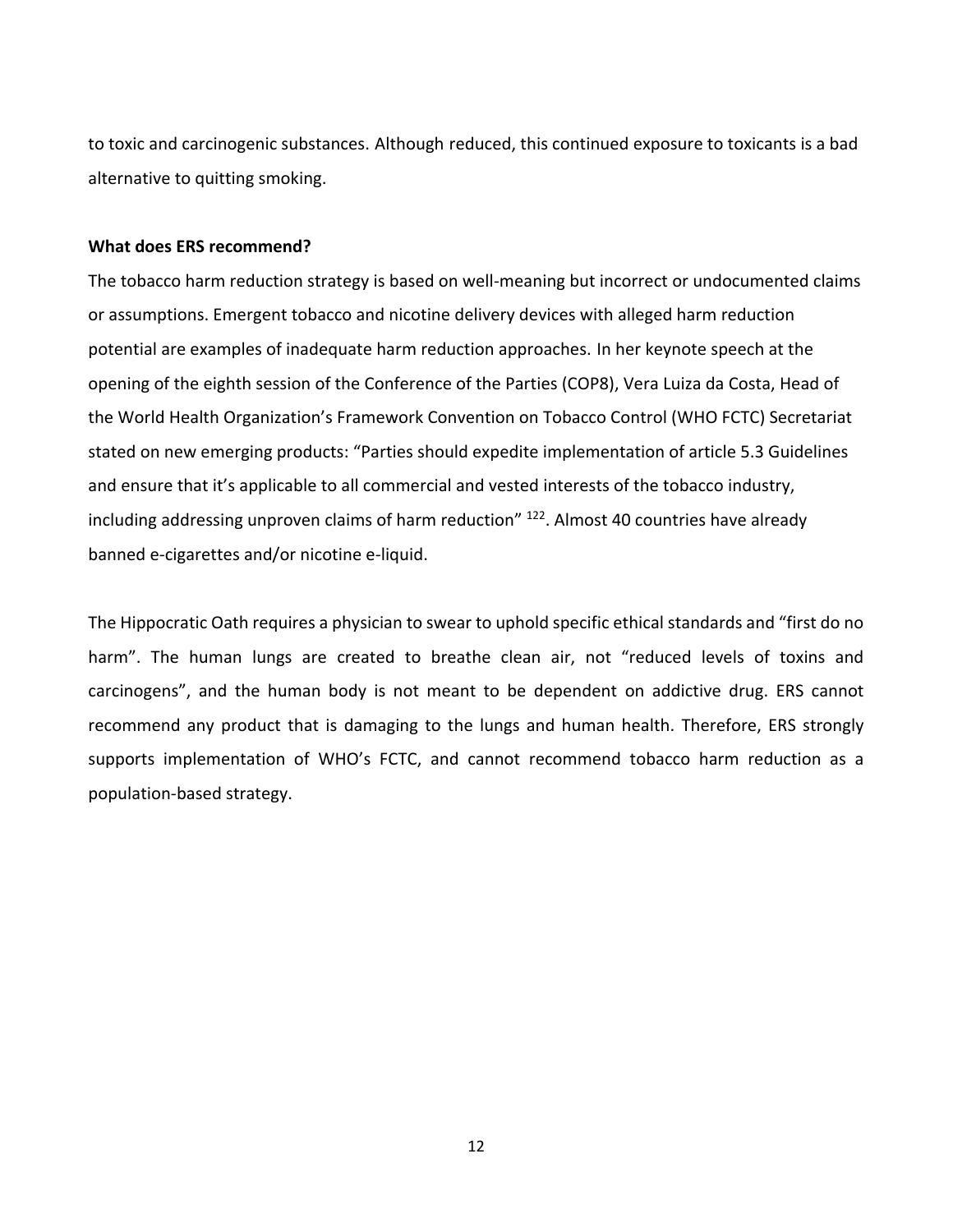#### **References:**

- 1. What is Harm Reduction? A position statement from the International Harm Reduction Association. [https://www.hri.global/files/2010/08/10/Briefing\\_What\\_is\\_HR\\_English.pdf](https://www.hri.global/files/2010/08/10/Briefing_What_is_HR_English.pdf) London, United KingdomApril 2010 [
- 2. WHO. Secondary Management of substance abuse. Lexicon of alcohol and drug terms published by the World Health Organization 1994. [http://www.who.int/substance\\_abuse/terminology/who\\_lexicon/en/.](http://www.who.int/substance_abuse/terminology/who_lexicon/en/) 1994.
- 3. Davoli M, Simon R, Griffiths P. Current and future perspectives on harm reduction in the European Union. In: European Monitoring Centre for Drugs and Drug Addiction. Harm reduction: evidence, impacts and challenges. . In: Monographs. E, ed. Luxembourg: Publications Office of the European Union. ISBN 978-92-9168-419-9. doi: 10.2810/29497, 2010.
- 4. A Report of the Surgeon General: How Tobacco Smoke Causes Disease, 2010. The Biology and Behavioral Basis for Smoking-Attributable Disease. In: Helath USDo, Human S, eds. Office of The Surgeon General, Rockville MD: Public Health Service, 2010.
- 5. 2014 Surgeon General's Report: The Health Consequences of Smoking-50 Years of Progress. In: Public Health S, Office of the Surgeon G, eds. Rockville, MD: U.S. Department of Health, Human Services, 2014.
- 6. European Drug Report 2017. Drug use prevalence and trends. High-risk opioid users: heroin still dominates. [http://www.emcdda.europa.eu/publications/edr/trends-developments/2017/html/prevalence-trends/high-risk](http://www.emcdda.europa.eu/publications/edr/trends-developments/2017/html/prevalence-trends/high-risk-opioid-users_en)[opioid-users\\_en:](http://www.emcdda.europa.eu/publications/edr/trends-developments/2017/html/prevalence-trends/high-risk-opioid-users_en) European Drug Monitoring Centre for Drugs and Drug Addiction; [accessed 01.10. 2018. 7. Tobacco consumption statistics[. https://ec.europa.eu/eurostat/statistics-](https://ec.europa.eu/eurostat/statistics-explained/index.php/Tobacco_consumption_statistics)
- [explained/index.php/Tobacco\\_consumption\\_statistics:](https://ec.europa.eu/eurostat/statistics-explained/index.php/Tobacco_consumption_statistics) Eurostat. Statistics Explained; [updated 24.09.2018. accessed 01.10. 2018.
- 8. Drope J, Schluger N. The Tobacco Atlas. Sixth Edition [www.cancer.org.](file:///C:/Users/bmaguire/AppData/Local/Microsoft/Windows/INetCache/Content.Outlook/L6IGRTDG/www.cancer.org) 250 Williams Street, Atlanta, Georgia 30303 USA: Published by the American Cancer Society, Inc., 2018.
- 9. Rosendahl Jensen H, Davidsen M, Ekholm M, et al. Danskernes Sundhed Den Nationale Sundhedsprofil 2017. (National Health Survey 2017)[. www.sst.dk.](file:///C:/Users/bmaguire/AppData/Local/Microsoft/Windows/INetCache/Content.Outlook/L6IGRTDG/www.sst.dk) Sundhedsstyrelsen, Islands Brygge 67, 2300 København S: Danish National Board of Health, 2018.
- 10. Thyrian JR, Panagiotakos DB, Polychronopoulos E, et al. The relationship between smokers' motivation to quit and intensity of tobacco control at the population level: a comparison of five European countries. *BMC public health* 2008;8:2. doi: 10.1186/1471-2458-8-2 [published Online First: 2008/01/05]
- 11. Orleans CT, Schoenbach VJ, Salmon MA, et al. A survey of smoking and quitting patterns among black Americans. *Am J Public Health* 1989;79(2):176-81. [published Online First: 1989/02/01]
- 12. Struik LL, O'Loughlin EK, Dugas EN, et al. Gender differences in reasons to quit smoking among adolescents. *The Journal of school nursing : the official publication of the National Association of School Nurses* 2014;30(4):303-8. doi: 10.1177/1059840513497800 [published Online First: 2013/07/19]
- 13. Edwards SA, Bondy SJ, Callaghan RC, et al. Prevalence of unassisted quit attempts in population-based studies: a systematic review of the literature. *Addict Behav* 2014;39(3):512-9. doi: 10.1016/j.addbeh.2013.10.036 [published Online First: 2013/12/18]
- 14. Miller WR, Rollnick S. Motivational interviewing: preparing people to change addictive behavior. New York: Guildford Press 1991.
- 15. Fiore MC, Jaen CR, Baker TB, et al. Treating tobacco use and dependence: 2008 update U.S. Public Health Service Clinical Practice Guideline executive summary. *RespirCare* 2008;53(9):1217-22.
- 16. Benowitz NL. Nicotine addiction. *N Engl J Med* 2010;362(24):2295-303. doi: 10.1056/NEJMra0809890 [published Online First: 2010/06/18]
- 17. Melka AS, Chojenta CL, Holliday EG, et al. Predictors of E-cigarette Use Among Young Australian Women. *Am J Prev Med* 2019;56(2):293-99. doi: 10.1016/j.amepre.2018.09.019 [published Online First: 2018/12/18]
- 18. Hajek P, Phillips-Waller A, Przulj D, et al. A Randomized Trial of E-Cigarettes versus Nicotine-Replacement Therapy. *N Engl J Med* 2019 doi: 10.1056/NEJMoa1808779 [published Online First: 2019/01/31]
- 19. Bullen C, Howe C, Laugesen M, et al. Electronic cigarettes for smoking cessation: a randomised controlled trial. *Lancet* 2013;382(9905):1629-37.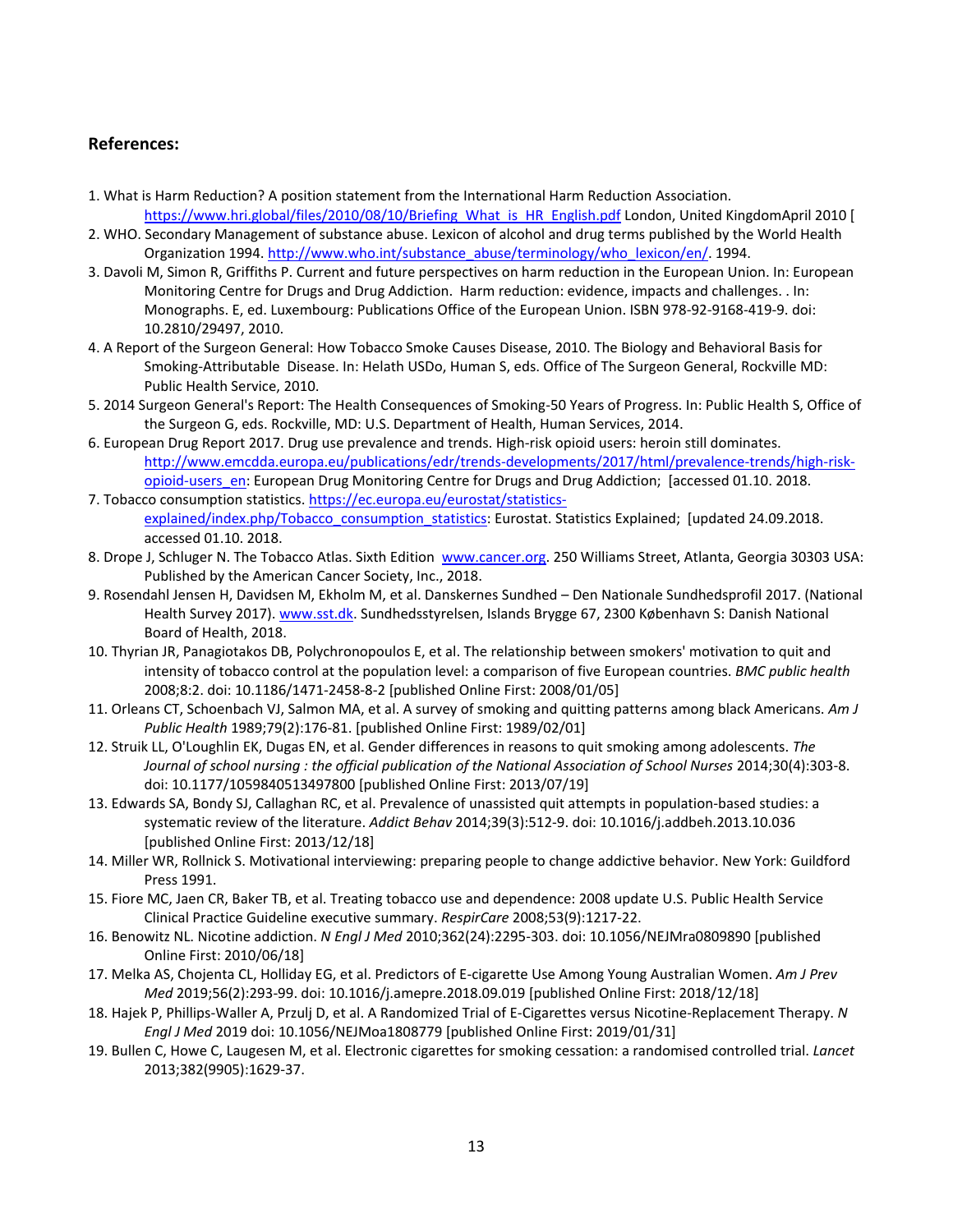- 20. Halpern SD, Harhay MO, Saulsgiver K, et al. A Pragmatic Trial of E-Cigarettes, Incentives, and Drugs for Smoking Cessation. *N Engl J Med* 2018;378(24):2302-10. doi: 10.1056/NEJMsa1715757 [published Online First: 2018/05/24]
- 21. Kalkhoran S, Glantz SA. E-cigarettes and smoking cessation in real-world and clinical settings: a systematic review and meta-analysis. *Lancet RespirMed* 2016;4(2):116-28.
- 22. Stead LF, Perera R, Bullen C, et al. Nicotine replacement therapy for smoking cessation. *CochraneDatabaseSystRev* 2012;11:CD000146.
- 23. Kotz D, Brown J, West R. Prospective cohort study of the effectiveness of smoking cessation treatments used in the "real world". *Mayo Clinic proceedings* 2014;89(10):1360-7. doi: 10.1016/j.mayocp.2014.07.004 [published Online First: 2014/10/06]
- 24. Brose LS, Hitchman SC, Brown J, et al. Is the use of electronic cigarettes while smoking associated with smoking cessation attempts, cessation and reduced cigarette consumption? A survey with a 1-year follow-up. *Addiction* 2015;110(7):1160-68.
- 25. Pearson JL, Stanton CA, Cha S, et al. E-Cigarettes and Smoking Cessation: Insights and Cautions From a Secondary Analysis of Data From a Study of Online Treatment-Seeking Smokers. *Nicotine Tob Res* 2015;17(10):1219-27. doi: 10.1093/ntr/ntu269 [published Online First: 2014/12/30]
- 26. Weaver SR, Huang J, Pechacek TF, et al. Are electronic nicotine delivery systems helping cigarette smokers quit? Evidence from a prospective cohort study of U.S. adult smokers, 2015-2016. *PLoS One* 2018;13(7):e0198047. doi: 10.1371/journal.pone.0198047 [published Online First: 2018/07/10]
- 27. Zawertailo L, Pavlov D, Ivanova A, et al. Concurrent E-Cigarette Use During Tobacco Dependence Treatment in Primary Care Settings: Association With Smoking Cessation at Three and Six Months. *Nicotine Tob Res* 2017;19(2):183-89. doi: 10.1093/ntr/ntw218 [published Online First: 2016/09/11]
- 28. Shi Y, Pierce JP, White M, et al. E-cigarette use and smoking reduction or cessation in the 2010/2011 TUS-CPS longitudinal cohort. *BMC public health* 2016;16(1):1105. doi: 10.1186/s12889-016-3770-x [published Online First: 2016/10/23]
- 29. Gorini G, Ferrante G, Quarchioni E, et al. Electronic cigarette use as an aid to quit smoking in the representative Italian population PASSI survey. *Prev Med* 2017;102:1-5. doi: 10.1016/j.ypmed.2017.06.029 [published Online First: 2017/06/28]
- 30. Statistics on NHS Stop Smoking Services in England April 2017 to March 2018[. https://digital.nhs.uk/data-and](https://digital.nhs.uk/data-and-information/publications/statistical/statistics-on-nhs-stop-smoking-services-in-england/april-2017-to-march-2018)[information/publications/statistical/statistics-on-nhs-stop-smoking-services-in-england/april-2017-to-march-](https://digital.nhs.uk/data-and-information/publications/statistical/statistics-on-nhs-stop-smoking-services-in-england/april-2017-to-march-2018)[2018:](https://digital.nhs.uk/data-and-information/publications/statistical/statistics-on-nhs-stop-smoking-services-in-england/april-2017-to-march-2018) NHS Digital; [accessed 04.02.2019.
- 31. Grønbæk A, Rasmussen M, Tønnesen H. Rygestopbasens årsrapport. Aktiviteter afholdt i 2016 med opfølgning i 2017. WHO-CC, Bispebjerg og Frederiksberg Hospital, 2017., 2018.
- 32. Tonnesen P, Mikkelsen K, Bremann L. Smoking cessation with smokeless tobacco and group therapy: an open, randomized, controlled trial. *Nicotine Tob Res* 2008;10(8):1365-72. doi: 10.1080/14622200802238969 [published Online First: 2008/08/08]
- 33. Fagerstrom K, Rutqvist LE, Hughes JR. Snus as a smoking cessation aid: a randomized placebo-controlled trial. *Nicotine Tob Res* 2012;14(3):306-12. doi: 10.1093/ntr/ntr214 [published Online First: 2011/10/14]
- 34. Hatsukami DK, Severson H, Anderson A, et al. Randomised clinical trial of snus versus medicinal nicotine among smokers interested in product switching. *Tob Control* 2016;25(3):267-74. doi: 10.1136/tobaccocontrol-2014- 052080 [published Online First: 2015/05/21]
- 35. Neeley EE, Glantz SA. RJ Reynolds has not published a negative randomised clinical trial of Camel Snus for smoking cessation. *Tob Control* 2017;26(3):357-58. doi: 10.1136/tobaccocontrol-2016-052913 [published Online First: 2016/05/22]
- 36. JUUL. Marketing & Social Media Code [https://www.juul.com/our-responsibility#regulation:](https://www.juul.com/our-responsibility#regulation) JUUL Labs; 2019 [accessed 22.05. 2019.
- 37. IQOS. Evidence related to the impact on tobacco users and non-users. Evaluation of studies related to proposed labels, labeling, and advertising[. https://www.fda.gov/media/110768/download.](https://www.fda.gov/media/110768/download) US Food and Drug Administration, 2018 January 24-25.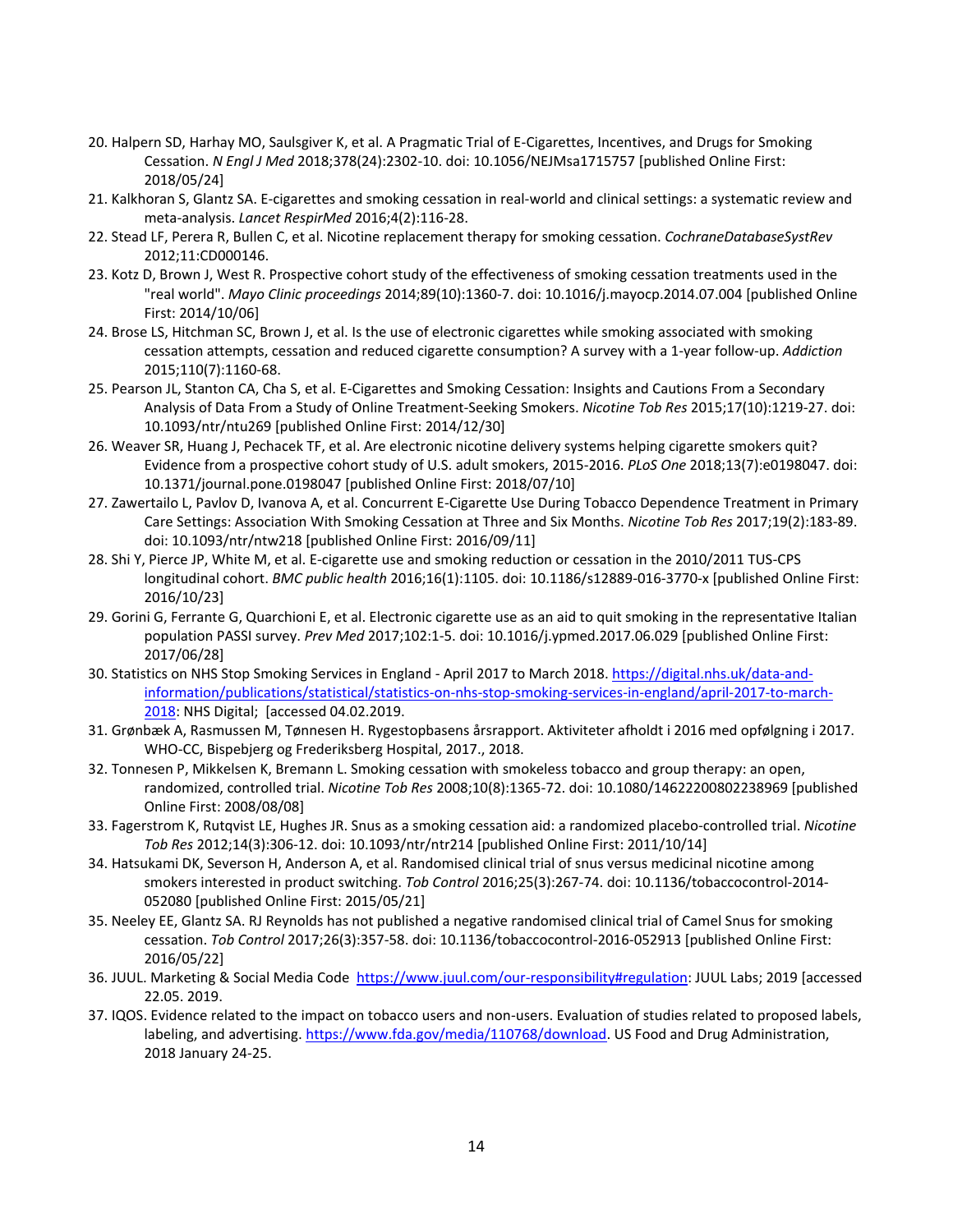- 38. Hedman L, Backman H, Stridsman C, et al. Association of Electronic Cigarette Use With Smoking Habits, Demographic Factors, and Respiratory Symptoms. *JAMA network open* 2018;1(3):e180789. doi: 10.1001/jamanetworkopen.2018.0789 [published Online First: 2019/01/16]
- 39. Use of e-cigarettes (vapourisers) among adults in Great Britain[. http://ash.org.uk/media-and-news/press-releases](http://ash.org.uk/media-and-news/press-releases-media-and-news/large-national-survey-finds-2-9-million-people-now-vape-in-britain-for-the-first-time-over-half-no-longer-smoke/)[media-and-news/large-national-survey-finds-2-9-million-people-now-vape-in-britain-for-the-first-time-over-half](http://ash.org.uk/media-and-news/press-releases-media-and-news/large-national-survey-finds-2-9-million-people-now-vape-in-britain-for-the-first-time-over-half-no-longer-smoke/)[no-longer-smoke/:](http://ash.org.uk/media-and-news/press-releases-media-and-news/large-national-survey-finds-2-9-million-people-now-vape-in-britain-for-the-first-time-over-half-no-longer-smoke/) ASH. Action on smoking and health.; [accessed 09.10.2018 2018.
- 40. Christensen T, Welsh E, Faseru B. Profile of e-cigarette use and its relationship with cigarette quit attempts and abstinence in Kansas adults. *PrevMed* 2014;69:90-94.
- 41. Jeon C, Jung KJ, Kimm H, et al. E-cigarettes, conventional cigarettes, and dual use in Korean adolescents and university students: Prevalence and risk factors. *Drug and alcohol dependence* 2016;168:99-103. doi: 10.1016/j.drugalcdep.2016.08.636 [published Online First: 2016/10/30]
- 42. Sung HY, Wang Y, Yao T, et al. Polytobacco Use and Nicotine Dependence Symptoms Among US Adults, 2012-2014. *Nicotine Tob Res* 2018;20(suppl\_1):S88-s98. doi: 10.1093/ntr/nty050 [published Online First: 2018/08/21]
- 43. Goniewicz ML, Smith DM, Edwards KC, et al. Comparison of Nicotine and Toxicant Exposure in Users of Electronic Cigarettes and Combustible Cigarettes. *JAMA network open* 2018;1(8):e185937. doi: 10.1001/jamanetworkopen.2018.5937 [published Online First: 2019/01/16]
- 44. Manzoli L, Flacco ME, Fiore M, et al. Electronic Cigarettes Efficacy and Safety at 12 Months: Cohort Study. *PLoSOne* 2015;10(6):e0129443.
- 45. Etter JF. A longitudinal study of cotinine in long-term daily users of e-cigarettes. *Drug and alcohol dependence* 2016;160:218-21. doi: 10.1016/j.drugalcdep.2016.01.003 [published Online First: 2016/01/26]
- 46. Huh J, Leventhal AM. Intraindividual Covariation Between E-Cigarette and Combustible Cigarette Use in Korean American Emerging Adults. *PsycholAddictBehav* 2015
- 47. Sweet L, Brasky TM, Cooper S, et al. Quitting Behaviors Among Dual Cigarette and E-Cigarette Users and Cigarette Smokers Enrolled in the Tobacco User Adult Cohort. *Nicotine Tob Res* 2019;21(3):278-84. doi: 10.1093/ntr/nty222 [published Online First: 2018/10/23]
- 48. Beard E, Brown J, Michie S, et al. Is prevalence of e-cigarette and nicotine replacement therapy use among smokers associated with average cigarette consumption in England? A time-series analysis. *BMJ open* 2018;8(6):e016046. doi: 10.1136/bmjopen-2017-016046 [published Online First: 2018/06/21]
- 49. Shahab L, Goniewicz ML, Blount BC, et al. Nicotine, Carcinogen, and Toxin Exposure in Long-Term E-Cigarette and Nicotine Replacement Therapy Users: A Cross-sectional Study. *Ann Intern Med* 2017;166(6):390-400. doi: 10.7326/m16-1107 [published Online First: 2017/02/07]
- 50. Hamari AK, Toljamo TI, Kinnula VL, et al. Dual use of cigarettes and Swedish snuff (snus) among young adults in Northern Finland. *Eur J Public Health* 2013;23(5):768-71. doi: 10.1093/eurpub/cks131 [published Online First: 2012/09/25]
- 51. Kim J, Yu H, Lee S, et al. Awareness, experience and prevalence of heated tobacco product, IQOS, among young Korean adults. *Tob Control* 2018;27(Suppl 1):s74-s77. doi: 10.1136/tobaccocontrol-2018-054390 [published Online First: 2018/08/31]
- 52. Stratton K, Kwan L, Eaton D. Public Health Consequences of E-Cigarettes: The National Academies of Sciences, Engeneering and Medicine; Committee on the Review of the Health Effects of Electronic Nicotine Delivery Systems; Board on Population Health and Public Health Practice; Health and Medicine Division, 2018.
- 53. Schane RE, Ling PM, Glantz SA. Health effects of light and intermittent smoking: a review. *Circulation* 2010;121(13):1518-22.
- 54. Law MR, Wald NJ. Environmental tobacco smoke and ischemic heart disease. *Progress in cardiovascular diseases* 2003;46(1):31-8. [published Online First: 2003/08/16]
- 55. Tverdal A, Bjartveit K. Health consequences of reduced daily cigarette consumption. *TobControl* 2006;15(6):472-80.
- 56. Pisinger C, Godtfredsen NS. Is there a health benefit of reduced tobacco consumption? A systematic review. *Nicotine Tob Res* 2007;9(6) 631-46
- 57. Chen L, Ge Q, Tjin G, et al. Effects of cigarette smoke extract on human airway smooth muscle cells in COPD. *Eur Respir J* 2014;44(3):634-46. doi: 10.1183/09031936.00171313 [published Online First: 2014/06/28]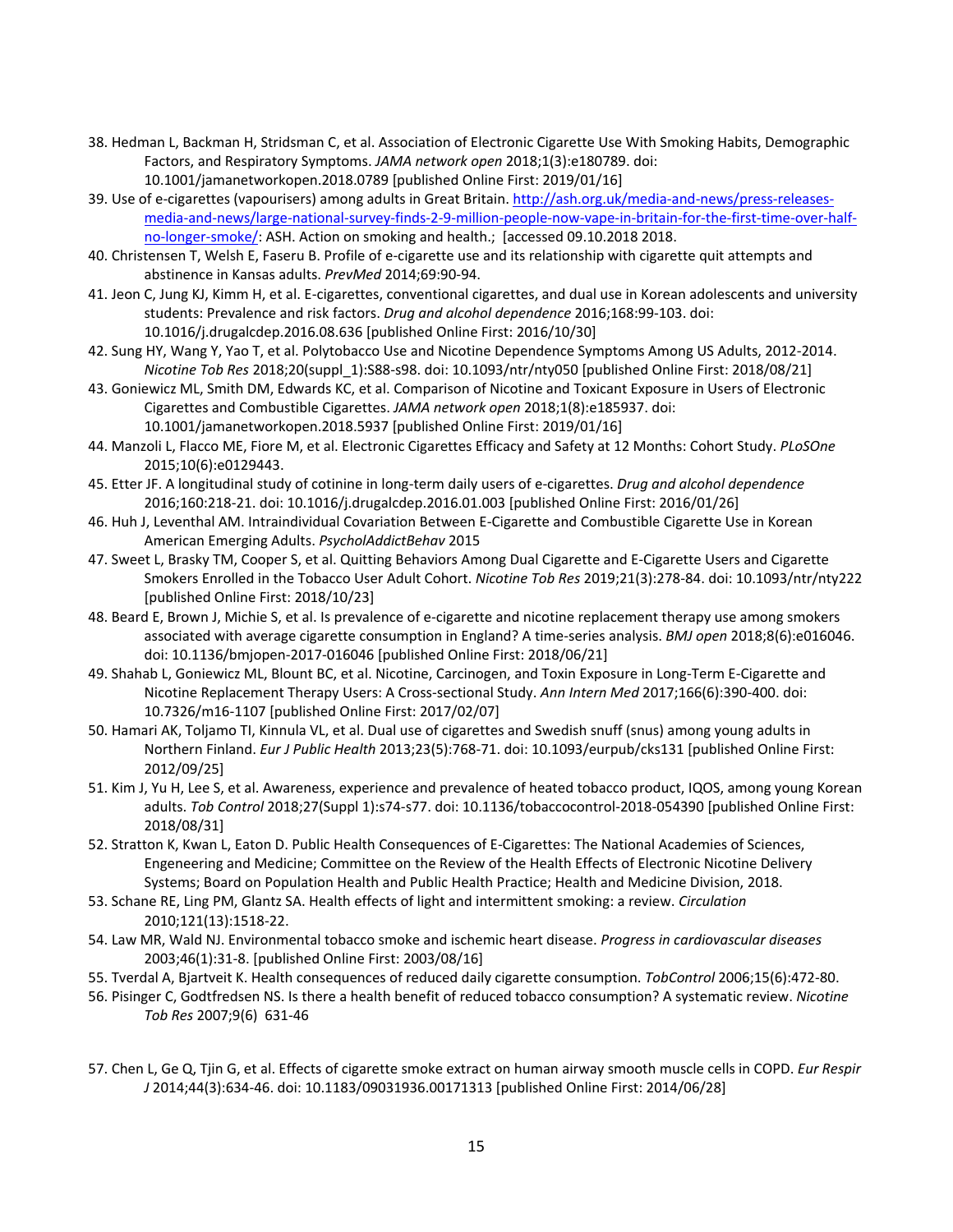- 58. Lerner CA, Sundar IK, Yao H, et al. Vapors produced by electronic cigarettes and e-juices with flavorings induce toxicity, oxidative stress, and inflammatory response in lung epithelial cells and in mouse lung. *PLoSOne* 2015;10(2):e0116732.
- 59. Sohal S, Eapen M, Naidu V, et al. IQOS exposure impairs human airway cell homeostasis: direct comparison with traditional cigarette and e-cigarette. *ERJ Open Res* 2019; 5(00159-2018)
- 60. Hwang JH, Lyes M, Sladewski K, et al. Electronic cigarette inhalation alters innate immunity and airway cytokines while increasing the virulence of colonizing bacteria. *Journal of molecular medicine (Berlin, Germany)* 2016;94(6):667- 79. doi: 10.1007/s00109-016-1378-3 [published Online First: 2016/01/26]
- 61. Lerner CA, Sundar IK, Yao H, et al. Vapors produced by electronic cigarettes and e-juices with flavorings induce toxicity, oxidative stress, and inflammatory response in lung epithelial cells and in mouse lung. *PLoS One* 2015;10(2):e0116732. doi: 10.1371/journal.pone.0116732 [published Online First: 2015/02/07]
- 62. Larcombe AN, Janka MA, Mullins BJ, et al. The effects of electronic cigarette aerosol exposure on inflammation and lung function in mice. *American journal of physiology Lung cellular and molecular physiology* 2017;313(1):L67-l79. doi: 10.1152/ajplung.00203.2016 [published Online First: 2017/04/01]
- 63. Garcia-Arcos I, Geraghty P, Baumlin N, et al. Chronic electronic cigarette exposure in mice induces features of COPD in a nicotine-dependent manner. *Thorax* 2016;71(12):1119-29. doi: 10.1136/thoraxjnl-2015-208039 [published Online First: 2016/08/26]
- 64. Wu Q, Jiang D, Minor M, et al. Electronic cigarette liquid increases inflammation and virus infection in primary human airway epithelial cells. *PLoS One* 2014;9(9):e108342. doi: 10.1371/journal.pone.0108342 [published Online First: 2014/09/23]
- 65. Palamidas A, Tsikrika S, Katsaounou PA, et al. Acute effects of short term use of e-cigarettes on airways physiology and respiratory symptoms in smokers with and without airways obstructive diseases and in healthy non smokers. *Tobacco Prevention & Cessation* March 2017;3(5):1-8.
- 66. Staudt MR, Salit J, Kaner RJ, et al. Altered lung biology of healthy never smokers following acute inhalation of Ecigarettes. *Respiratory research* 2018;19(1):78. doi: 10.1186/s12931-018-0778-z [published Online First: 2018/05/15]
- 67. Bayly JE, Bernat D, Porter L, et al. Secondhand Exposure to Aerosols From Electronic Nicotine Delivery Systems and Asthma Exacerbations Among Youth With Asthma. *Chest* 2019;155(1):88-93. doi: 10.1016/j.chest.2018.10.005 [published Online First: 2018/10/26]
- 68. Pisinger C, Godtfredsen N, Bender AM. A conflict of interest is strongly associated with tobacco industry-favourable results, indicating no harm of e-cigarettes. *Prev Med* 2019;119:124-31. doi: 10.1016/j.ypmed.2018.12.011 [published Online First: 2018/12/24]
- 69. Pisinger C. A systematic review of health effects of electronic cigarettes. Document prepared for the World Health Organization December 2015. .

[http://www.who.int/tobacco/industry/product\\_regulation/BackgroundPapersENDS3\\_4November-.pdf?ua=1:](http://www.who.int/tobacco/industry/product_regulation/BackgroundPapersENDS3_4November-.pdf?ua=1) Research Center for Prevention and Health, 2016.

- 70. Gupta R, Gupta S, Sharma S, et al. Risk of coronary heart disease among smokeless tobacco users: results of systematic review and meta-analysis of global data. *Nicotine Tob Res* 2018 doi: 10.1093/ntr/nty002 [published Online First: 2018/01/13]
- 71. (SCENIHR) SCoEaNIHR. Health Effects of Smokeless Tobacco Products. Brussels: European Commission, Health & Consumer Protection DG, 6 February 2008.
- 72. Sinha DN, Suliankatchi RA, Gupta PC, et al. Global burden of all-cause and cause-specific mortality due to smokeless tobacco use: systematic review and meta-analysis. *Tob Control* 2018;27(1):35-42. doi: 10.1136/tobaccocontrol-2016-053302 [published Online First: 2016/12/03]
- 73. Gupta B, Johnson NW. Systematic review and meta-analysis of association of smokeless tobacco and of betel quid without tobacco with incidence of oral cancer in South Asia and the Pacific. *PLoS One* 2014;9(11):e113385. doi: 10.1371/journal.pone.0113385 [published Online First: 2014/11/21]
- 74. Nordenvall C, Nilsson PJ, Ye W, et al. Smoking, snus use and risk of right- and left-sided colon, rectal and anal cancer: a 37-year follow-up study. *Int J Cancer* 2011;128(1):157-65. doi: 10.1002/ijc.25305 [published Online First: 2010/03/09]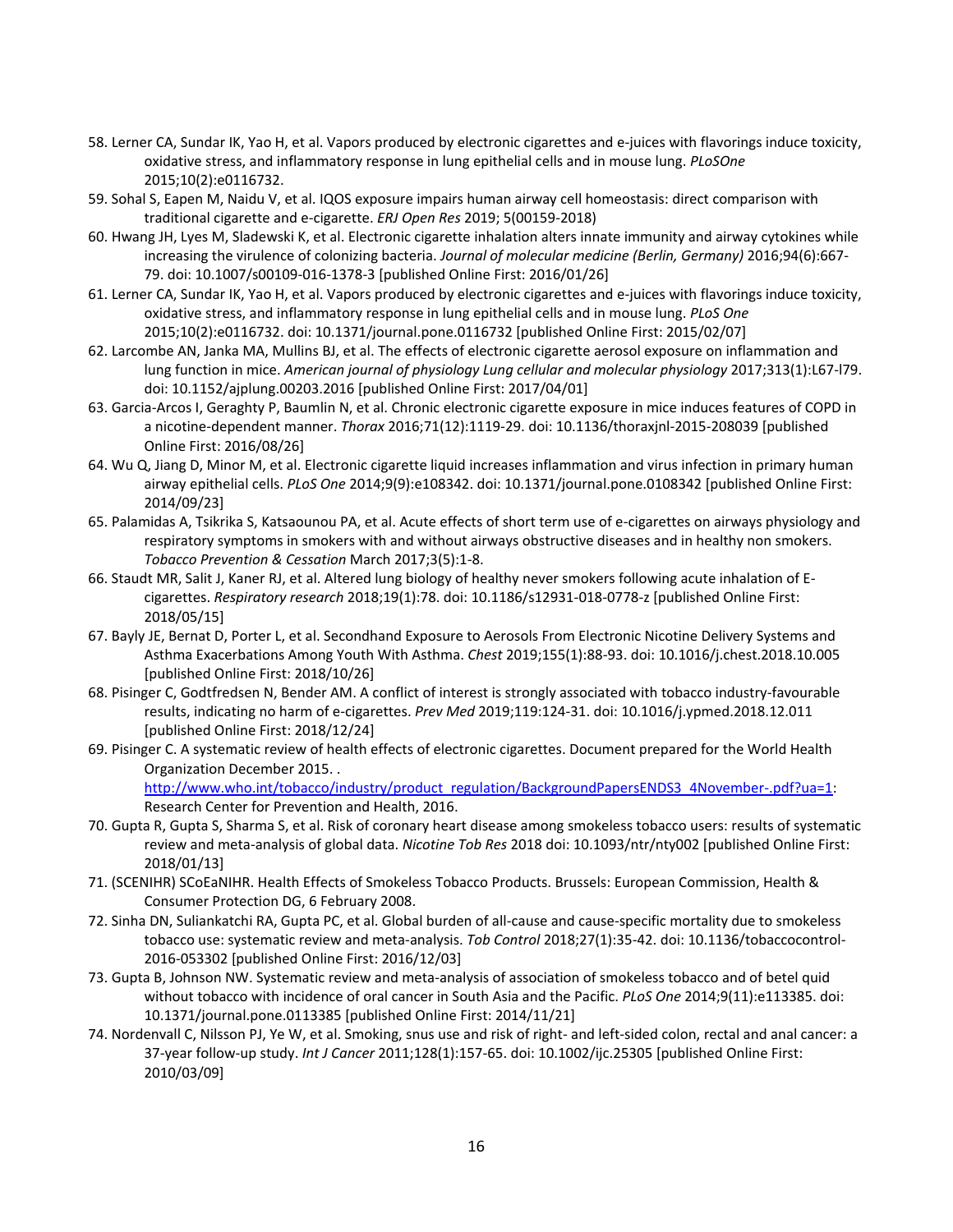- 75. Araghi M, Rosaria Galanti M, Lundberg M, et al. Use of moist oral snuff (snus) and pancreatic cancer: Pooled analysis of nine prospective observational studies. *Int J Cancer* 2017;141(4):687-93. doi: 10.1002/ijc.30773 [published Online First: 2017/05/10]
- 76. Luo J, Ye W, Zendehdel K, et al. Oral use of Swedish moist snuff (snus) and risk for cancer of the mouth, lung, and pancreas in male construction workers: a retrospective cohort study. *Lancet* 2007;369(9578):2015-20. doi: 10.1016/s0140-6736(07)60678-3 [published Online First: 2007/05/15]
- 77. Roosaar A, Johansson AL, Sandborgh-Englund G, et al. Cancer and mortality among users and nonusers of snus. *Int J Cancer* 2008;123(1):168-73. doi: 10.1002/ijc.23469 [published Online First: 2008/04/17]
- 78. Araghi M, Galanti MR, Lundberg M, et al. Smokeless tobacco (snus) use and colorectal cancer incidence and survival: Results from nine pooled cohorts. *Scand J Public Health* 2017;45(8):741-48. doi: 10.1177/1403494817714191 [published Online First: 2017/10/11]
- 79. Zendehdel K, Nyren O, Luo J, et al. Risk of gastroesophageal cancer among smokers and users of Scandinavian moist snuff. *Int J Cancer* 2008;122(5):1095-9. doi: 10.1002/ijc.23076 [published Online First: 2007/11/02]
- 80. Wilson KM, Markt SC, Fang F, et al. Snus use, smoking and survival among prostate cancer patients. *Int J Cancer* 2016;139(12):2753-59. doi: 10.1002/ijc.30411 [published Online First: 2016/09/02]
- 81. Moazed F, Chun L, Matthay MA, et al. Assessment of industry data on pulmonary and immunosuppressive effects of IQOS. *Tob Control* 2018;27(Suppl 1):s20-s25. doi: 10.1136/tobaccocontrol-2018-054296 [published Online First: 2018/08/31]
- 82. Glantz SA. PMI's own in vivo clinical data on biomarkers of potential harm in Americans show that IQOS is not detectably different from conventional cigarettes. *Tob Control* 2018 doi: 10.1136/tobaccocontrol-2018-054413 [published Online First: 2018/08/23]
- 83. Auer R, Concha-Lozano N, Jacot-Sadowski I, et al. Heat-Not-Burn Tobacco Cigarettes: Smoke by Any Other Name. *JAMA internal medicine* 2017;177(7):1050-52. doi: 10.1001/jamainternmed.2017.1419 [published Online First: 2017/05/23]
- 84. Bekki K, Inaba Y, Uchiyama S, et al. Comparison of Chemicals in Mainstream Smoke in Heat-not-burn Tobacco and Combustion Cigarettes. *Journal of UOEH* 2017;39(3):201-07. doi: 10.7888/juoeh.39.201 [published Online First: 2017/09/15]
- 85. Simonavicius E, McNeill A, Shahab L, et al. Heat-not-burn tobacco products: a systematic literature review. *Tob Control* 2018 doi: 10.1136/tobaccocontrol-2018-054419 [published Online First: 2018/09/06]
- 86. Chun L, Moazed F, Matthay M, et al. Possible hepatotoxicity of IQOS. *Tob Control* 2018;27(Suppl 1):s39-s40. doi: 10.1136/tobaccocontrol-2018-054320 [published Online First: 2018/08/23]
- 87. Leigh NJ, Tran PL, O'Connor RJ, et al. Cytotoxic effects of heated tobacco products (HTP) on human bronchial epithelial cells. *Tob Control* 2018;27(Suppl 1):s26-s29. doi: 10.1136/tobaccocontrol-2018-054317 [published Online First: 2018/09/07]
- 88. Soneji SS, Sung HY, Primack BA, et al. Quantifying population-level health benefits and harms of e-cigarette use in the United States. *PLoS One* 2018;13(3):e0193328. doi: 10.1371/journal.pone.0193328 [published Online First: 2018/03/15]
- 89. Levy DT, Borland R, Lindblom EN, et al. Potential deaths averted in USA by replacing cigarettes with e-cigarettes. *Tob Control* 2018;27(1):18-25. doi: 10.1136/tobaccocontrol-2017-053759 [published Online First: 2017/10/04]
- 90. Mejia AB, Ling PM, Glantz SA. Quantifying the effects of promoting smokeless tobacco as a harm reduction strategy in the USA. *Tob Control* 2010;19(4):297-305. doi: 10.1136/tc.2009.031427 [published Online First: 2010/06/29]
- 91. Kalkhoran S, Glantz SA. Modeling the Health Effects of Expanding e-Cigarette Sales in the United States and United Kingdom: A Monte Carlo Analysis. *JAMA internal medicine* 2015;175(10):1671-80. doi: 10.1001/jamainternmed.2015.4209 [published Online First: 2015/09/01]
- 92. The Flavor Trap. How Tobacco Companies Are Luring Kids with Candy-Flavored E-Cigarettes and Cigars: Campaign for Tobacco Free Kids, American Lung Association, American Heart/Stroke Association, American Cancer Society, American Academy of Pediatrics, 2017, March 17.
- 93. Dutra LM, Glantz SA. E-cigarettes and National Adolescent Cigarette Use: 2004-2014. *Pediatrics* 2017;139(2) doi: 10.1542/peds.2016-2450 [published Online First: 2017/01/25]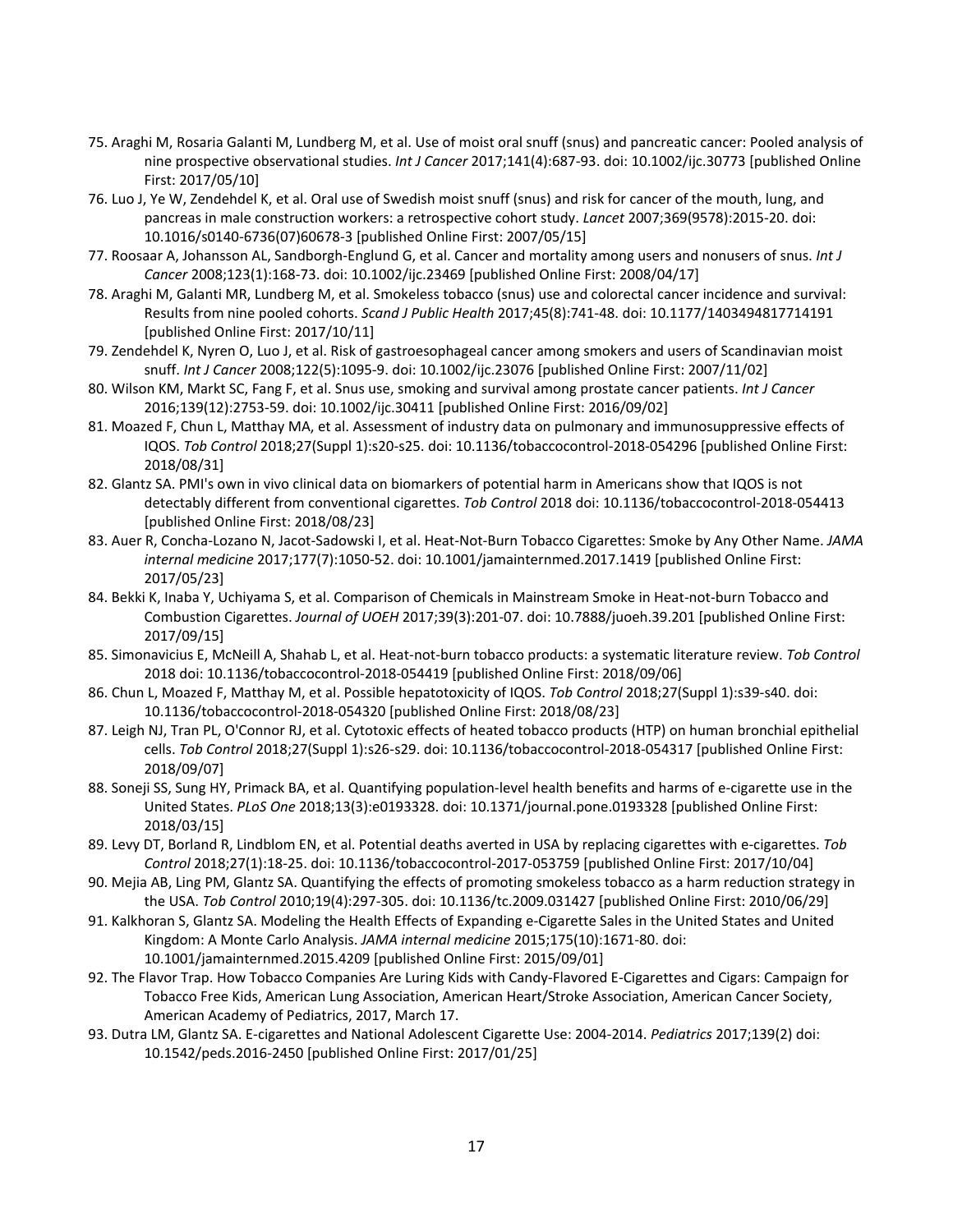- 94. U.S. officials call teen vaping 'epidemic'. FDA did not predict an 'epidemic of addiction' among youth. [https://www.cbc.ca/news/health/vaping-fda-1.4820204.](https://www.cbc.ca/news/health/vaping-fda-1.4820204) *The Associated Press* 2018, September 12.
- 95. Goniewicz ML, Gawron M, Nadolska J, et al. Rise in electronic cigarette use among adolescents in Poland. *J Adolesc Health* 2014;55(5):713-5. doi: 10.1016/j.jadohealth.2014.07.015 [published Online First: 2014/10/26]
- 96. FDA Statement. [https://www.fda.gov/NewsEvents/Newsroom/PressAnnouncements/ucm631112.htm.](https://www.fda.gov/NewsEvents/Newsroom/PressAnnouncements/ucm631112.htm) Statement from FDA Commissioner Scott Gottlieb, MD, on new data demonstrating rising youth use of tobacco products and the agency's ongoing actions to confront the epidemic of youth e-cigarette use U.S. Food and Drug Administration, 11. 02. 2019.
- 97. Soneji S, Barrington-Trimis JL, Wills TA, et al. Association Between Initial Use of e-Cigarettes and Subsequent Cigarette Smoking Among Adolescents and Young Adults: A Systematic Review and Meta-analysis. *JAMA pediatrics* 2017;171(8):788-97. doi: 10.1001/jamapediatrics.2017.1488 [published Online First: 2017/06/28]
- 98. Soneji S, Sargent JD, Tanski SE, et al. Associations between initial water pipe tobacco smoking and snus use and subsequent cigarette smoking: results from a longitudinal study of US adolescents and young adults. *JAMA pediatrics* 2015;169(2):129-36. doi: 10.1001/jamapediatrics.2014.2697 [published Online First: 2014/12/09]
- 99. Liu X, Lugo A, Davoli E, et al. Electronic cigarettes in Italy: a tool for harm reduction or a gateway to smoking tobacco? *Tob Control* 2019 doi: 10.1136/tobaccocontrol-2018-054726 [published Online First: 2019/01/20]
- 100. Galanti MR, Rosendahl I, Wickholm S. The development of tobacco use in adolescence among "snus starters" and "cigarette starters": an analysis of the Swedish "BROMS" cohort. *Nicotine Tob Res* 2008;10(2):315-23. doi: 10.1080/14622200701825858 [published Online First: 2008/02/01]
- 101. Gmel G, Clair C, Rougemont-Bucking A, et al. Snus and Snuff Use in Switzerland Among Young Men: Are There Beneficial Effects on Smoking? *Nicotine Tob Res* 2018;20(11):1301-09. doi: 10.1093/ntr/ntx224 [published Online First: 2017/10/24]
- 102. Haukkala A, Vartiainen E, de Vries H. Progression of oral snuff use among Finnish 13-16-year-old students and its relation to smoking behaviour. *Addiction* 2006;101(4):581-9. doi: 10.1111/j.1360-0443.2005.01346.x [published Online First: 2006/03/22]
- 103. Tam J, Day HR, Rostron BL, et al. A systematic review of transitions between cigarette and smokeless tobacco product use in the United States. *BMC public health* 2015;15:258. doi: 10.1186/s12889-015-1594-8 [published Online First: 2015/04/08]
- 104. Lund KE, Vedoy TF, Bauld L. Do never smokers make up an increasing share of snus users as cigarette smoking declines? Changes in smoking status among male snus users in Norway 2003-15. *Addiction* 2017;112(2):340-48. doi: 10.1111/add.13638 [published Online First: 2016/10/16]
- 105. State-specific prevalence of cigarette smoking and smokeless tobacco use among adults --- United States, 2009. *MMWR Morbidity and mortality weekly report* 2010;59(43):1400-6. [published Online First: 2010/11/05]
- 106. Liu X, Lugo A, Spizzichino L, et al. Heat-not-burn tobacco products: concerns from the Italian experience. *Tob Control* 2019;28(1):113-14. doi: 10.1136/tobaccocontrol-2017-054054 [published Online First: 2018/01/28]
- 107. Cahill K, Stevens S, Perera R, et al. Pharmacological interventions for smoking cessation: an overview and network meta-analysis. *CochraneDatabaseSystRev* 2013;5:CD009329.
- 108. Kjaer NT, Evald T, Rasmussen M, et al. The effectiveness of nationally implemented smoking interventions in Denmark. *Prev Med* 2007;45(1):12-14.
- 109. Filippidis FT, Laverty AA, Mons U, et al. Changes in smoking cessation assistance in the European Union between 2012 and 2017: pharmacotherapy versus counselling versus e-cigarettes. *Tob Control* 2018 doi: 10.1136/tobaccocontrol-2017-054117 [published Online First: 2018/03/23]
- 110. Beard E, Brose LS, Brown J, et al. How are the English Stop Smoking Services responding to growth in use of electronic cigarettes? *PatientEducCouns* 2013
- 111. World Health O. WHO Framework Convention on Tobacco Control[. http://www.who.int/fctc/en,](http://www.who.int/fctc/en) 2012.
- 112. Luk Joossens MR. The Tobacco Control Scale 2016 in Europe. In: (ECL) AoECL, ed. Brussels, Belgium, 2017.
- 113. Tabagisme en France : 1 million de fumeurs quotidiens en moins. [http://www.santepubliquefrance.fr/Actualites/Tabagisme-en-France-1-million-de-fumeurs-quotidiens-en-moins:](http://www.santepubliquefrance.fr/Actualites/Tabagisme-en-France-1-million-de-fumeurs-quotidiens-en-moins) Santé publique France, 28.05.2018.